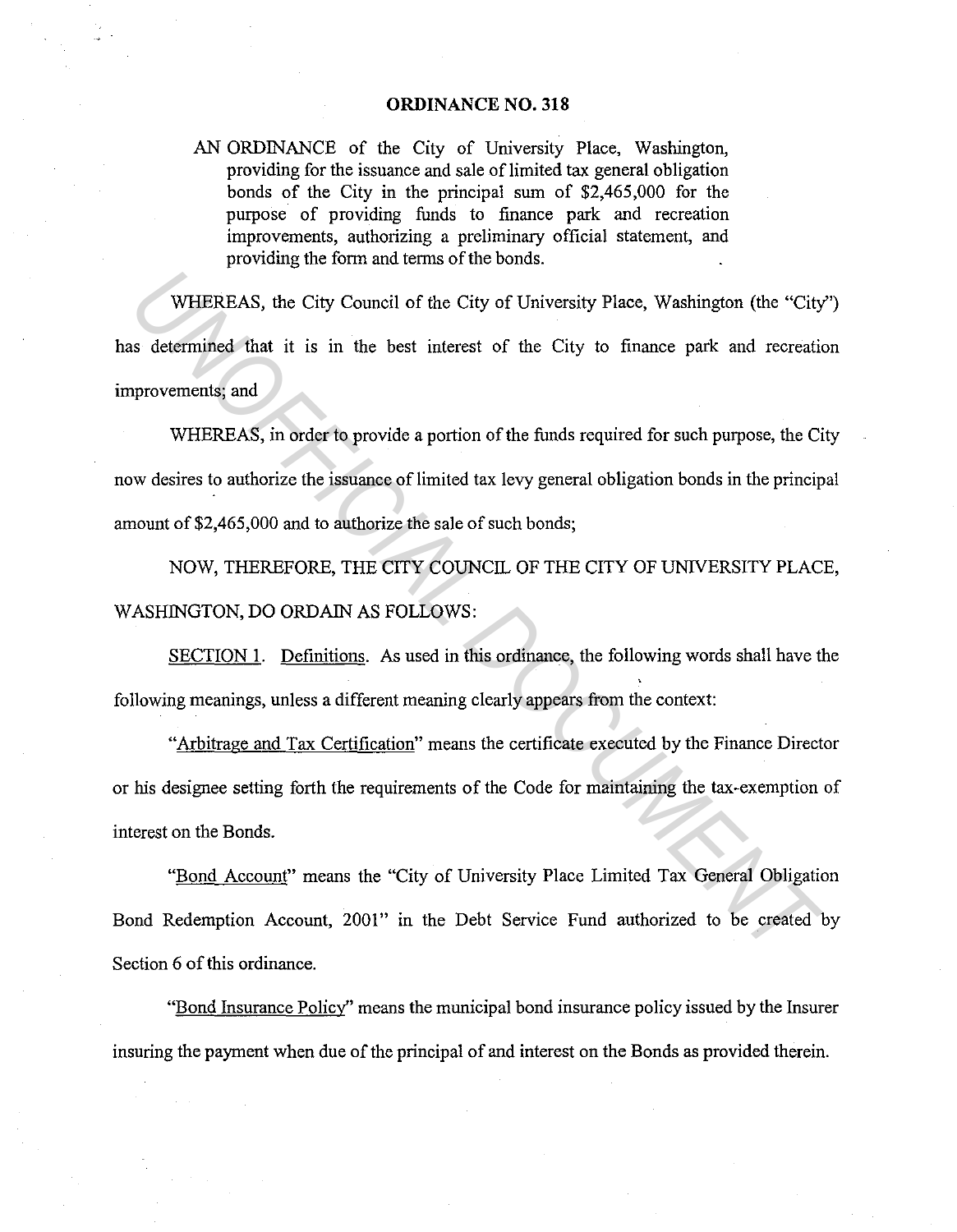"Bond Register" means the registration records for the Bonds maintained by the Bond Registrar.

''Bond Registrar" means the fiscal agency of the State of Washington, in either Seattle, Washington or New York, New York, for the purposes of registering and authenticating the Bonds, maintaining the Bond Register, effecting transfer of ownership of the Bonds and paying principal of and interest on the Bonds.

"Bonds" means the \$2,465,000 principal amount of the City of University Place, Washington, Limited Tax General Obligation Bonds, 2001, issued pursuant to this ordinance.

"City" means the City of University Place, Washington, a municipal corporation duly organized and existing under the laws of the State of Washington.

"Code" means the Internal Revenue Code of 1986, as amended, together with corresponding and applicable final, temporary or proposed regulations and revenue rulings issued or amended with respect thereto by the United States Treasury Department of the Internal Revenue Service, to the extent applicable to the Bonds. **Example 10** and interest on the Bond Register, effecting transfer of ownership of the Bonds and payin<br> **The UNOFFICIAL DOCUMENT CONCUMENT CONCUTE THE CONCUTE THE SET ON THE SET ON A SEMINATOR SET THE SET OF USING SET THE** 

"Council" means the legislative authority of the City as the same shall be duly and regularly constituted from time to time.

"DTC" means The Depository Trust Company of New York, as depository for the Bonds, or any successor or substitute depository for the Bonds.

"Insurer" means Financial Security Assurance Inc., a New York stock insurance company, or any successor thereto or assignee thereof, as issuer of a Bond Insurance Policy for the Bonds.

"Letter of Representations" means the Blanket Issuer Letter of Representations from the City to DTC.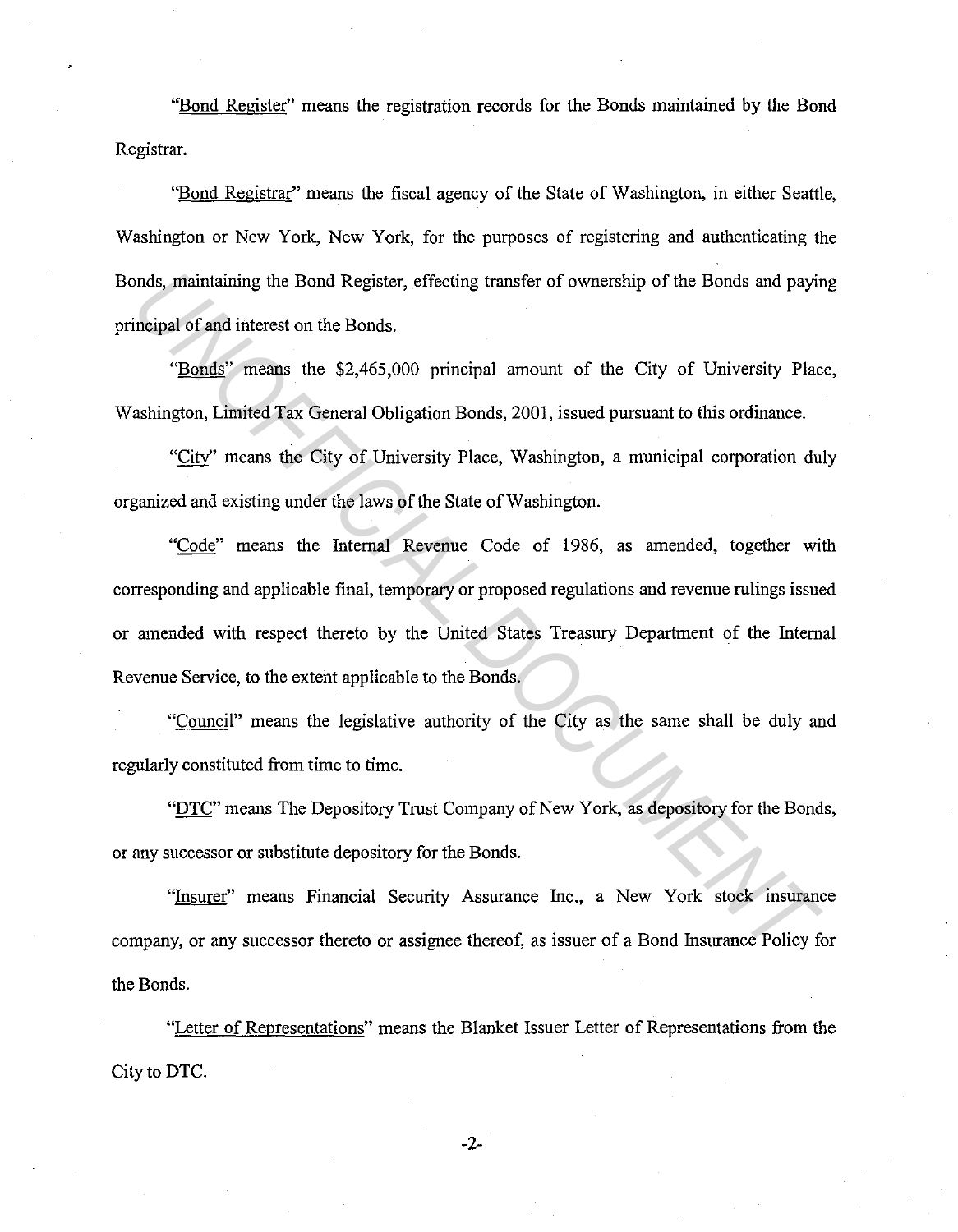"MSRB" means the Municipal Securities Rulemaking Board or any successor to its functions.

"NRMSIR" means a nationally-recognized municipal securities information repository.

"Registered Owner" means the person in whose name a Bond is registered on the Bond Register. For so long as the City utilizes the book-entry system for the Bonds, DTC shall be deemed to be the Registered Owner.

"Rule" means the Securities and Exchange Commission's Rule 1Sc2-12 under the Securities Exchange Act of 1934.

"SID" means a state information repository for the State of Washington (if one is created).

SECTION 2. Findings and Authorization of Project. The City Council hereby finds that it is in the public interest for the City to undertake park and recreation improvements at the Cirque/Bridgeport Park site (the "Project"). A portion of the cost of the Project will be financed from the proceeds of sale of the Bonds. If the City Council shall determine that it has become impractical to acquire any portion of the Project by reason of changed conditions, the City shall not be required to acquire such portions of the Project. If all of the Project has been acquired or constructed or duly provided for, or found to be impractical, the Council may apply the Bond proceeds or any portion thereof to the redemption of the Bonds or to other capital purposes as the Council, in its discretion, shall determine. egister. For so long as the City utilizes the book-entry system for the Bonds, DTC shall<br>
<u>Exerced</u> to be the Registered Owner.<br>
"<u>Rule</u>" means the Securities and Exchange Commission's Rule 15c2-12 under the<br>
"<u>Curlies</u> Ex

SECTION 3. Authorization of Bonds. The City shall issue and sell the Bonds in the aggregate principal amount of \$2,465,000 to provide money to finance a portion of the Project described in Section 2 and to pay all costs incidental thereto and to the issuance of the Bonds. The Bonds shall be general obligations of the City; shall be designated "City of University Place,

-3-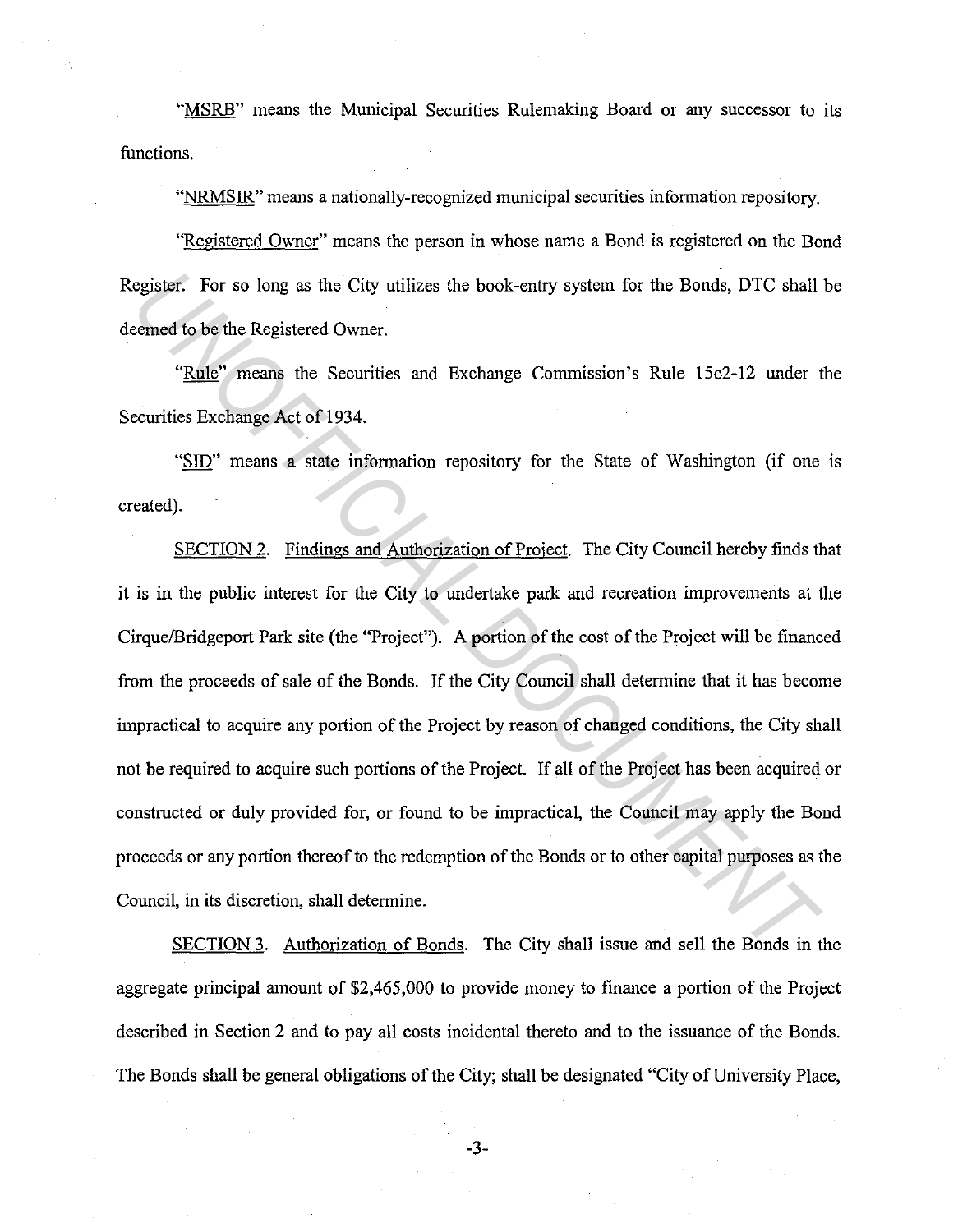Washington, Limited Tax General Obligation Bonds, 2001"; shall be dated July 1, 2001; shall be issued in fully registered form in the denomination of \$5,000 or any integral multiple thereof, provided that no Bond shall represent more than one maturity; shall be numbered separately and in such manner and with any additional designation as the Bond Registrar deems necessary for purposes of identification and control; shall bear interest (calculated based on a 360-day year of 12 30-day months) at the rates set forth below from their date, until the Bonds have been paid or their payment duly provided for, payable on December 1, 2001, and semiannually thereafter on the first day of each June and December and shall mature on December 1 of each year as follows:

|                               |                     | e first day of each June and December and shall mature on December 1 of each year as follow |  |
|-------------------------------|---------------------|---------------------------------------------------------------------------------------------|--|
| Maturity Year<br>(December 1) | Principal<br>Amount | Interest<br>Rates                                                                           |  |
| 2006                          | 235,000<br>\$       | 4.50%                                                                                       |  |
| 2010                          | 325,000             | 4.50                                                                                        |  |
| 2011                          | 105,000             | 4.50                                                                                        |  |
| 2012                          | 115,000             | 4.60                                                                                        |  |
| 2013                          | 130,000             | 4.70                                                                                        |  |
| 2014                          | 140,000             | 4.80                                                                                        |  |
| 2015                          | 155,000             | 4.80                                                                                        |  |
| 2016                          | 170,000             | 4.85                                                                                        |  |
| 2017                          | 185,000             | 4.90                                                                                        |  |
| 2018                          | 200,000             | 5.00                                                                                        |  |
| 2019                          | 215,000             | 5.00                                                                                        |  |
| 2020                          | 235,000             | 5.00                                                                                        |  |
|                               | 255,000             | 5.00                                                                                        |  |

(a) *Registrar/Bond Register.* The City hereby adopts the system of registration approved by the Washington State Finance Committee, which utilizes the fiscal agencies of the State of Washington in Seattle, Washington, and New York, New York, as registrar, authenticating agent, paying agent and transfer agent (collectively, the "Bond Registrar"). The Bond Registrar shall keep, or cause to be kept, at its principal corporate trust

-4-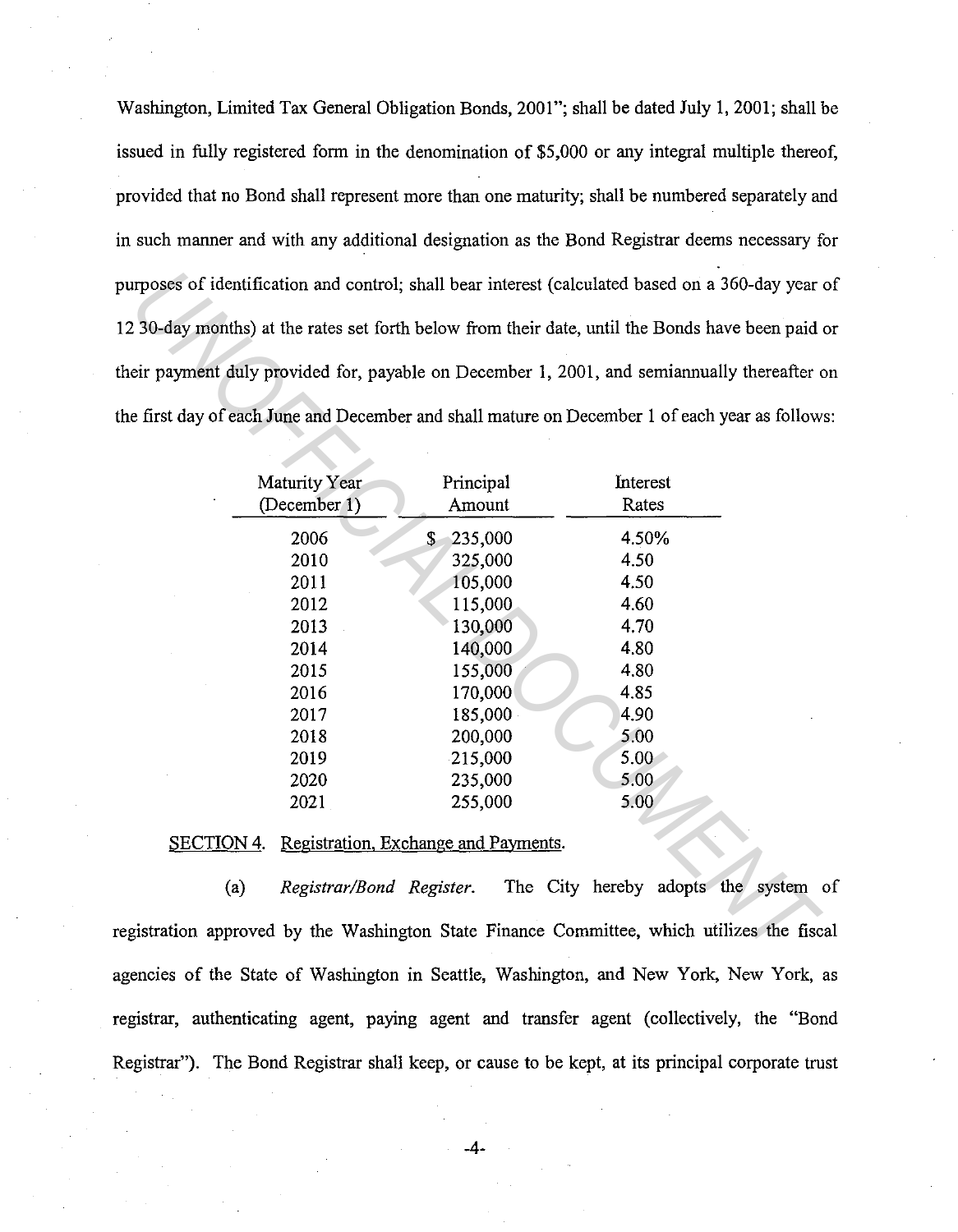office, sufficient records for the registration and transfer of the Bonds (the "Bond Register"), which shall be open to inspection by the City. The Bond Registrar is authorized, on behalf of the City, to authenticate and deliver Bonds transferred or exchanged in accordance with the provisions of such Bonds and this ordinance and to carry out all of the Bond Registrar's powers and duties under this ordinance. The Bond Registrar shall be responsible for its representations contained in the Certificate of Authentication on the Bonds.

(b) *Registered Ownership.* The City and the Bond Registrar may deem and treat the Registered Owner of each Bond as the absolute owner for all purposes, and neither the City nor the Bond Registrar shall be affected by any notice to the contrary. Payment of any such Bond shall be made only as described in Section 4(h) hereof, but such registration may be transferred as herein provided. All such payments made as described in Section 4(h) shall be valid and shall satisfy the liability of the City upon such Bond to the extent of the amount or amounts so paid. *Under* this ordinance. The Bond Registrar shall be responsible for its representation<br> *Underned in the Certificate of Authentication on the Bonds.*<br>
(b) *Registered Ownership*. The City and the Bond Registrar may deem an

(c) *DTC Acceptance/Letter of Representations.* The Bonds shall initially be held in fully immobilized form by DTC acting as depository. To induce DTC to accept the Bonds as eligible for deposit at DTC, the City shall execute and deliver to DTC a Blanket Issuer Letter of Representations (the "Letter of Representations").

Neither the City nor the Bond Registrar will have any responsibility or obligation to DTC participants or the persons for whom they act as nominees with respect to the Bonds for the accuracy of any records maintained by DTC or any DTC participant, the payment by DTC or any DTC participant of any amount in respect of the principal of or interest on Bonds, any notice that is permitted or required to be given to Registered Owners under this ordinance (except such notices as shall be required to be given by the City to the Bond Registrar or to DTC), the

-5-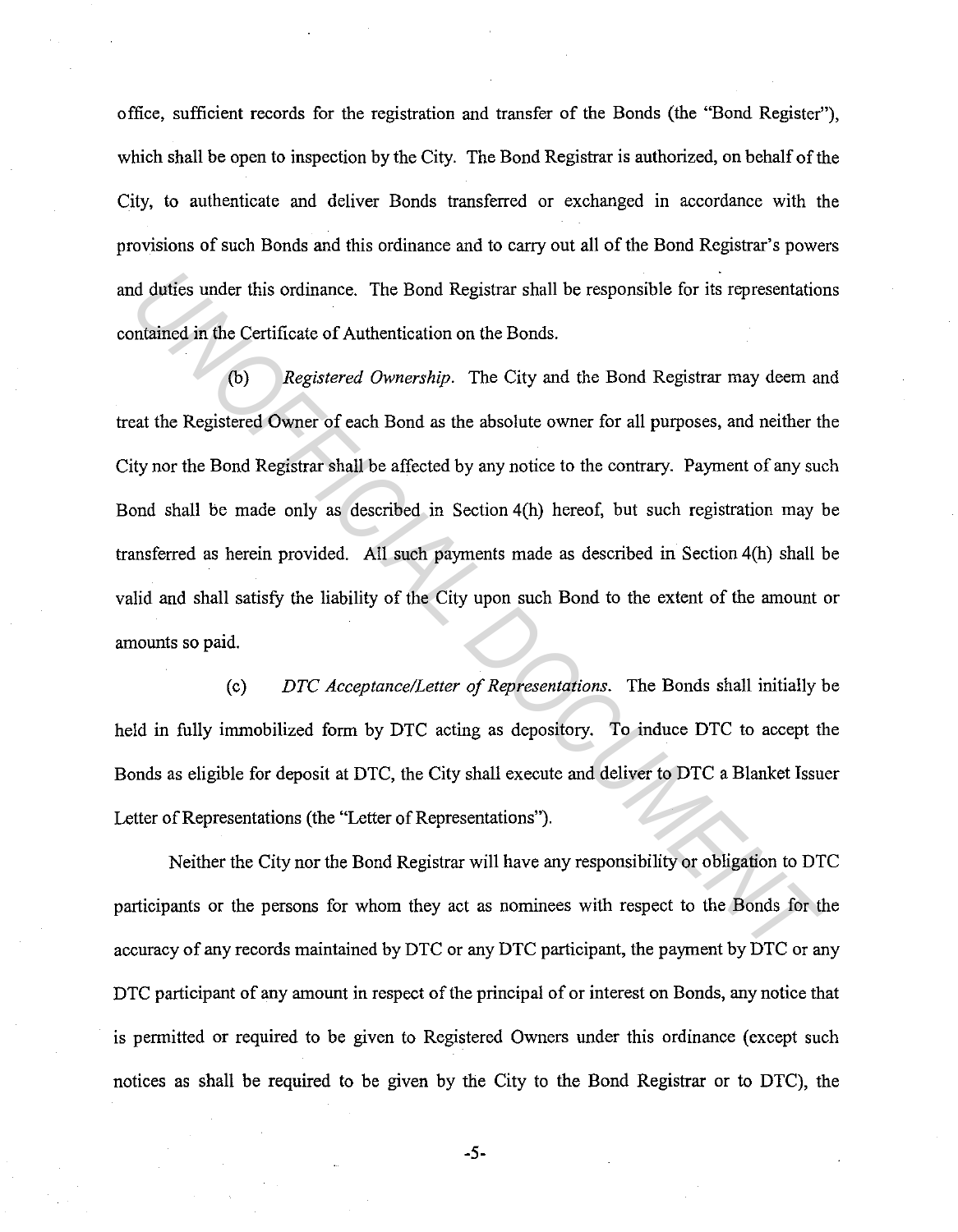selection by DTC or any DTC participant of any person to receive payment in the event of a partial redemption of the Bonds, or any consent given or other action taken by DTC as the Registered Owner. For so long as any Bonds are held in fully immobilized form hereunder, DTC or its successor depository shall be deemed to be the Registered Owner for all purposes, and all references in this ordinance to the Registered Owners shall mean DTC or its nominee and shall not mean the owners of any beneficial interest in any Bonds.

### (d) *Use of Depository.*

(i) The Bonds shall be registered initially in the name of CEDE & Co., as nominee of DTC, with a single Bond for each maturity in a denomination equal to the total principal amount of such maturity. Registered ownership of such immobilized Bonds, or any portions thereof, may not thereafter be transferred except (A) to any successor of DTC or its nominee, provided that any such successor shall be qualified under any applicable laws to provide the service proposed to be provided by it; (B) to any substitute depository appointed by the City pursuant to subsection (ii) below or such substitute depository's successor; or (C) to any person as provided in subsection (iv) below. Ferences in this ordinance to the Registered Owners shall mean DTC or its nominee and shall mean the owners of any beneficial interest in any Bonds.<br>
(d) Use of Depository.<br>
(i) The Bonds shall be registered initially in t

(ii) Upon the resignation of DTC or its successor (or any substitute depository or its successor) from its functions as depository or a determination by the City to discontinue the system of book entry transfers through DTC or its successor (or any substitute depository or its successor), the City may appoint a substitute depository. Any such substitute depository shall be qualified under any applicable laws to provide the services proposed to be provided by it.

(iii) In the case of any transfer pursuant to clause (A) or (B) of subsection (i) above, the Bond Registrar shall, upon receipt of all outstanding Bonds, together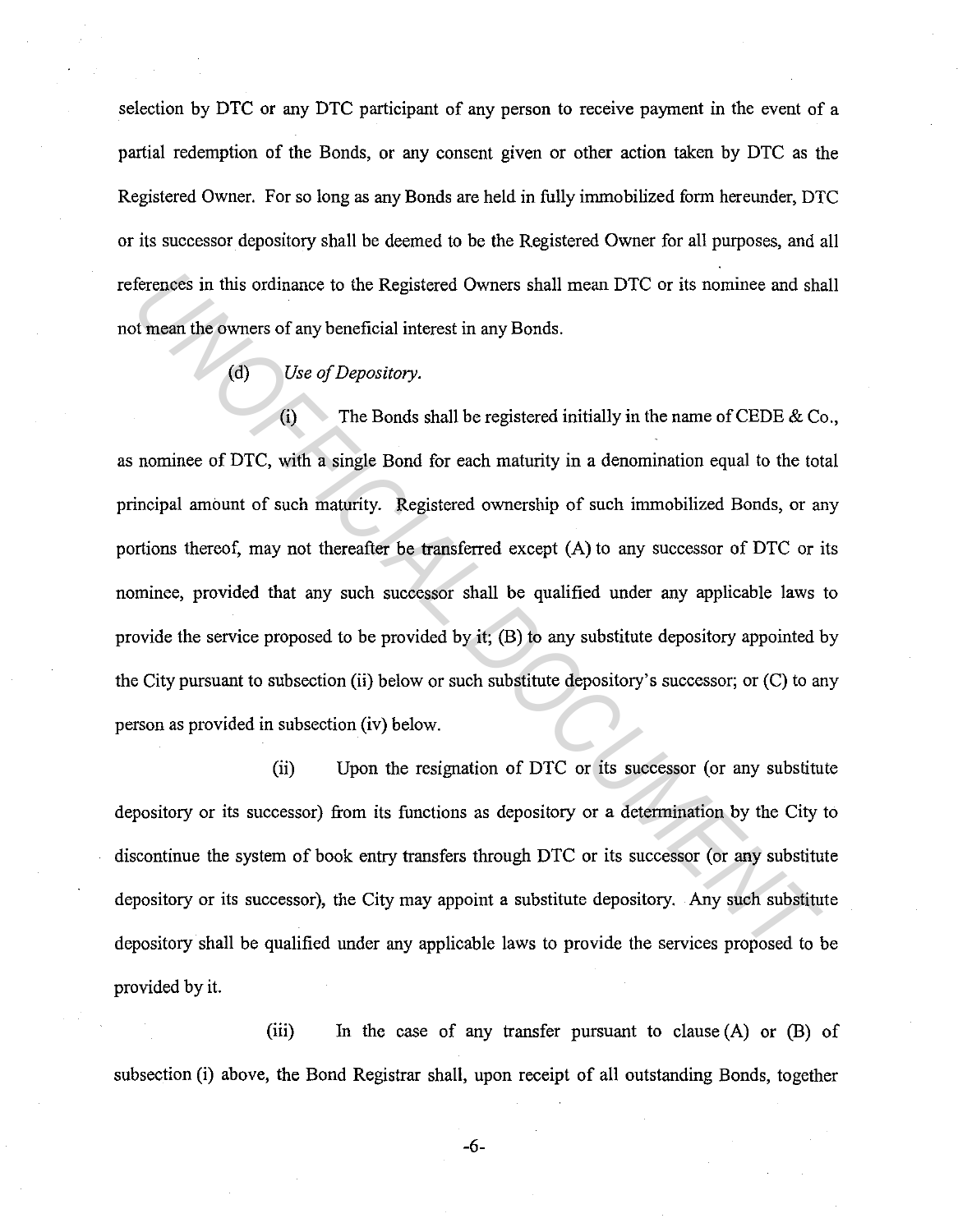with a written request on behalf of the City, issue a single new Bond for each maturity then outstanding, registered in the name of such successor or substitute depository, or its nominee, all as specified in such written request of the City.

 $(iv)$  In the event that  $(A)$  DTC or its successor (or substitute depository or its successor) resigns from its functions as depository, and no substitute depository can be obtained, or (B) the City determines that it is in the best interest of the beneficial owners of the Bonds that the Bonds be provided in certificated form, the ownership of such Bonds may then be transferred to any person or entity as herein provided, and shall no longer be held in fully immobilized form. The City shall deliver a written request to the Bond Registrar, together with a supply of definitive Bonds in certificated form, to issue Bonds in any authorized denomination. Upon receipt by the Bond Registrar of all then outstanding Bonds, together with a written request on behalf of the City to the Bond Registrar, new Bonds shall be issued in the appropriate denominations and registered in the names of such persons as are provided in such written request. its successor) resigns from its functions as depository, and no substitute depository can brained, or (B) the City determines that it is in the best interest of the beneficial owners of the Bonds that the Bonds be provided

(e) *Transfer or Exchange of Registered Ownership; Change in Denominations.* The registered ownership of any Bond may be transferred or exchanged, but no transfer of any Bond shall be valid unless it is surrendered to the Bond Registrar with the assignment form appearing on such Bond duly executed by the Registered Owner or such Registered Owner's duly authorized agent in a manner satisfactory to the Bond Registrar. Upon such surrender, the Bond Registrar shall cancel the surrendered Bond and shall authenticate and deliver, without charge to the Registered Owner or transferee, a new Bond (or Bonds at the option of the new Registered Owner) of the same date, maturity and interest rate and for the same aggregate principal amount in any authorized denomination, naming as Registered Owner the

-7-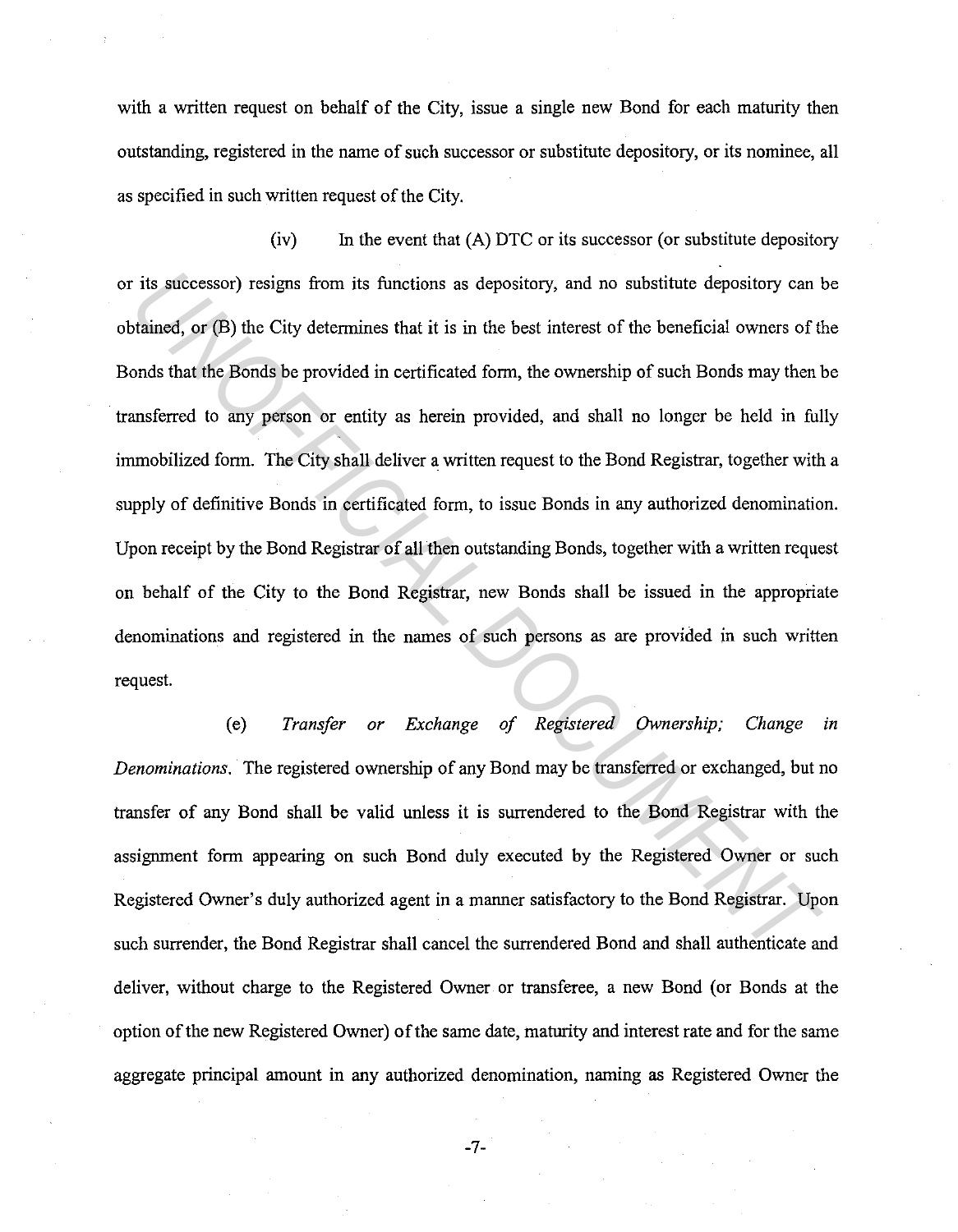person or persons listed as the assignee on the assignment form appearing on the surrendered Bond, in exchange for such surrendered and canceled Bond. Any Bond may be surrendered to the Bond Registrar and exchanged, without charge, for an equal aggregate principal amount of Bonds of the same date, maturity and interest rate, in any authorized denomination. The Bond Registrar shall not be obligated to transfer or exchange any Bond during a period beginning at the opening of business on the 15th day of the month next preceding any interest payment date and ending at the close of business on such interest payment date, or, in the case of any proposed redemption of the Bonds, after the mailing of notice of the call of such Bonds for redemption.

(f) *Bond Registrar's Ownership of Bonds.* The Bond Registrar may become the Registered Owner of any Bond with the same rights it would have if it were not the Bond Registrar, and to the extent permitted by law, may act as depository for and permit any of its officers or directors to act as member of, or in any other capacity with respect to, any committee formed to protect the rights of the Registered Owners of the Bonds. egistrar shall not be obligated to transfer or exchange any Bond during a period beginning at the eins of business on the 15th day of the month next preceding any interest payment date adding at the close of business on su

(g) *Registration Covenant.* The City covenants that, until all Bonds have been surrendered and canceled, it will maintain a system for recording the ownership of each Bond that complies with the provisions of Section 149 of the Code.

(h) *Place and Medium of Payment.* Both principal of and interest on the Bonds shall be payable in lawful money of the United States of America. For so long as all Bonds are in fully immobilized form, payments of principal and interest shall be made as provided in accordance with the operational arrangements of DTC referred to in the Letter of Representations. In the event that the Bonds are no longer in fully immobilized form, interest on the Bonds shall be paid by check or draft mailed to the Registered Owners at the addresses for such Registered Owners appearing on the Bond Register on the 15th day of the month preceding

-8-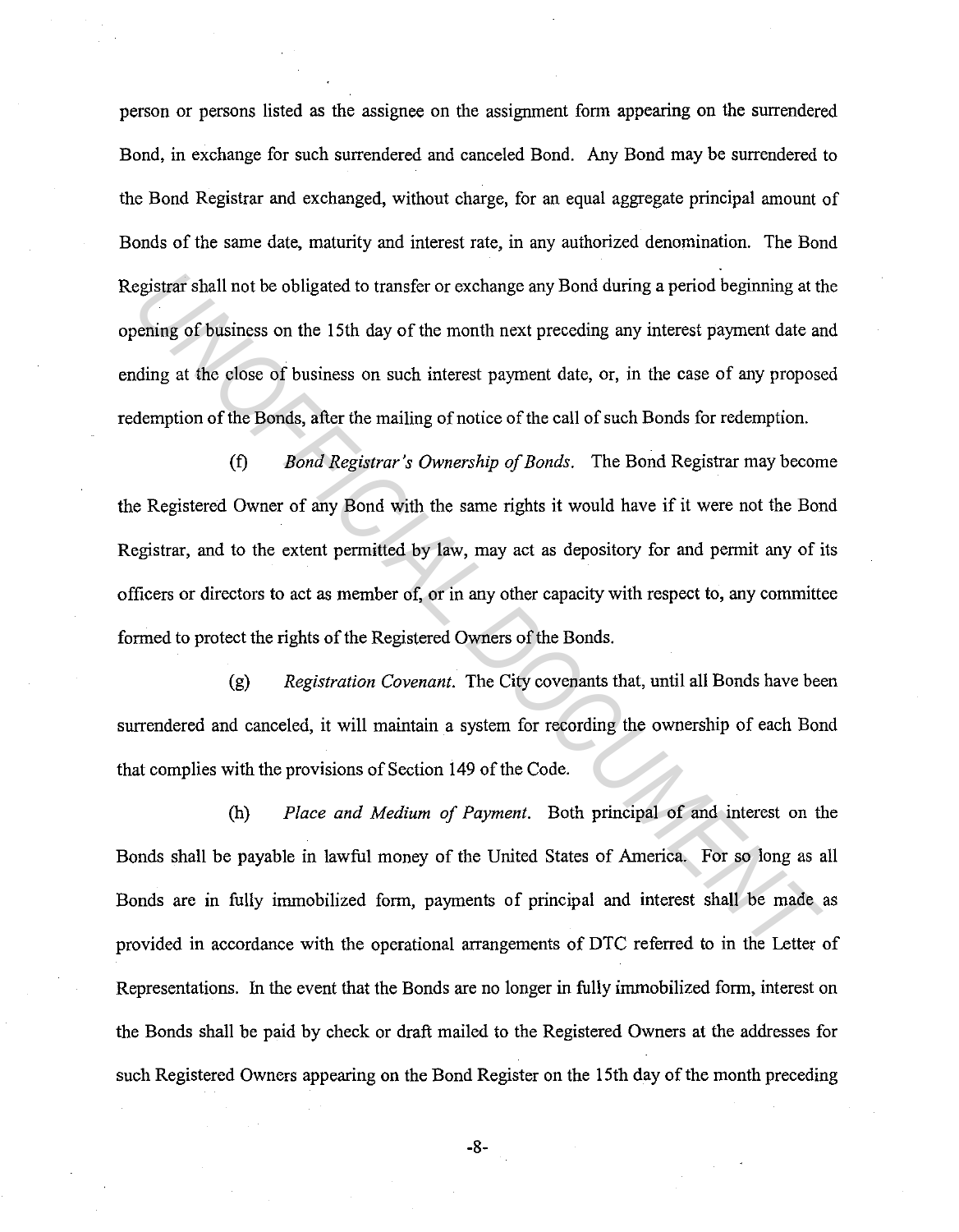the interest payment date, and principal of the Bonds shall be payable upon presentation and surrender of such Bonds by the Registered Owners at the principal office of the Bond Registrar; provided, however, that if so requested in writing by the Registered Owner of at least \$1,000,000 principal amount of Bonds, interest will be paid by wire transfer on the date due to an account with a bank located within the United States.

SECTION 5. Redemption and Purchases.

(a) *Optional Redemption.* The City reserves the right to redeem the Bonds maturing on and after December 1, 2012, in whole or in part, on any date on or after December 1, 2011, at par, plus accrued interest to the date of redemption. If less than a whole of a maturity is called for redemption, the Bonds to be redeemed shall be chosen by lot in integral multiples of \$5,000 by the Bond Registrar or, so long as the Bonds are registered in the name of CEDE & Co. or its registered assign, by DTC. ith a bank located within the United States.<br>
<u>SECTION 5.</u> Redemption and Purchases.<br>
(a) Optional Redemption. The City reserves the right to redeem the Bonds maturi:<br>
and after December 1, 2012, in whole or in part, on an

(b) *Mandatory Redemption.* The Bonds maturing on December 1, 2006 (which shall be deemed to be term bonds), shall be redeemed prior to maturity by lot (or paid at maturity), not later than December 1 in the years 2002 through 2006 (to the extent such Bonds have not been previously redeemed or purchased) and in the principal amounts set forth below, without premium, together with the interest accrued to the date fixed for redemption.

| Year  | Amount       |  |  |
|-------|--------------|--|--|
| 2002  | 35,000<br>\$ |  |  |
| 2003  | 40,000       |  |  |
| 2004  | 45,000       |  |  |
| 2005  | 55,000       |  |  |
| 2006* | 60,000       |  |  |

\* Final Maturity

-9-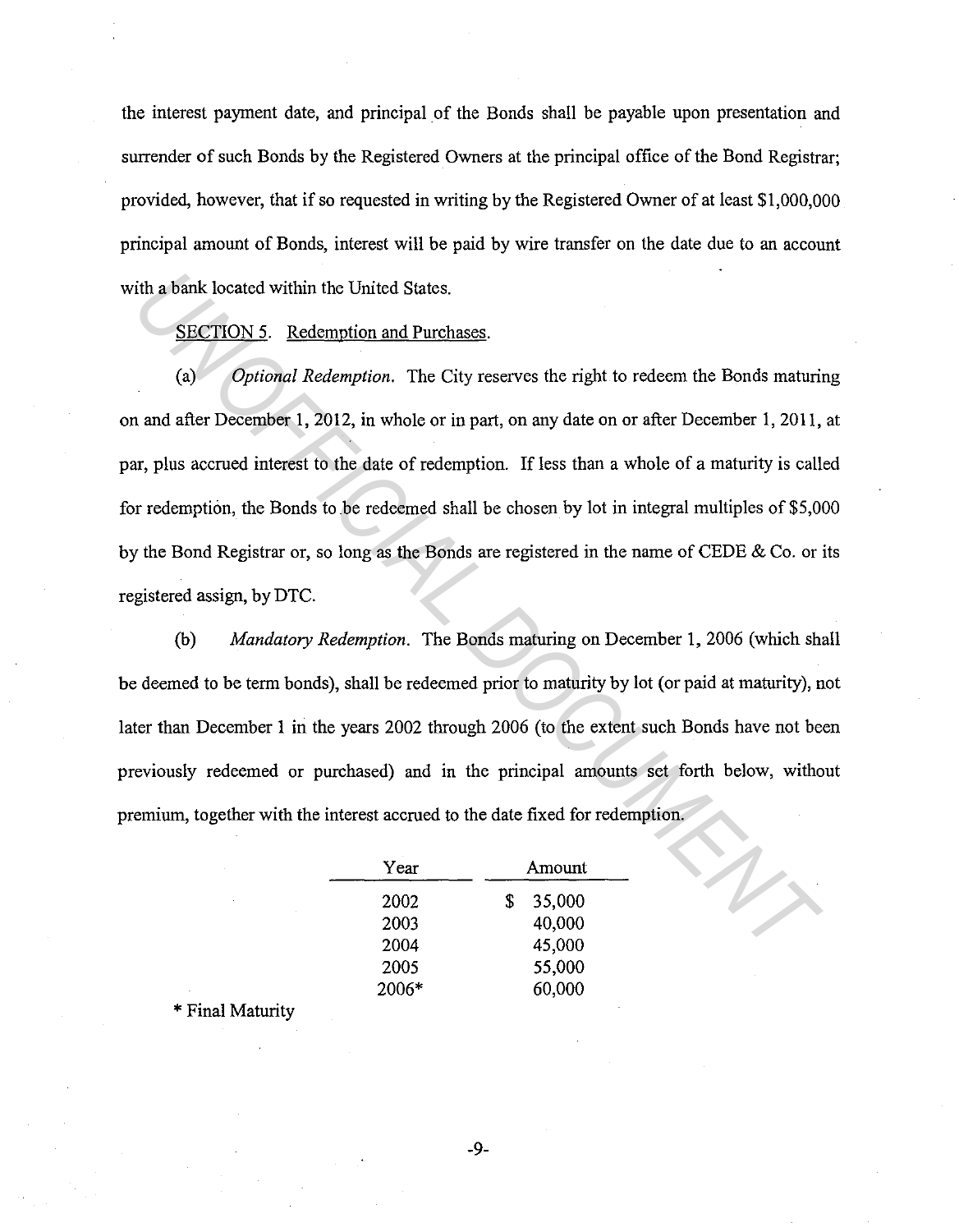The Bonds maturing on December 1, 2010 (which shall be deemed to be term bonds), shall be redeemed prior to maturity by lot (or paid at maturity), not later than December 1 in the years 2007 through 2010 (to the extent such Bonds have not been previously redeemed or purchased) and in the principal amounts set forth below, without premium, together with the interest accrued to the date fixed for redemption.

| Year    | Amount      |  |
|---------|-------------|--|
| 2007    | 70,000<br>S |  |
| 2008    | 75,000      |  |
| 2009    | 85,000      |  |
| $2010*$ | 95,000      |  |

\* Final Maturity

(c) *Partial Redemption.* If less than all of the principal amount of any Bond is redeemed, upon surrender of such Bond at the principal office of the Bond Registrar, there shall be issued to the registered owner, without charge, for the then unredeemed balance of the principal amount, a new Bond or Bonds, at the option of the registered owner, of like maturity and interest rate in any authorized denomination.

(d) *Notice of Redemption.* Written notice of any redemption of Bonds shall be given by the Bond Registrar on behalf of the City by first class mail, postage prepaid, not less than 30 days nor more than 60 days before the redemption date to the registered owners of Bonds that are to be redeemed at their last addresses shown on the Bond Register. So long as the Bonds are in book-entry form, notice of redemption shall be given as provided in the Letter of Representations. *Vear* Amount<br> *Year* Amount<br>
2007 <sup>7</sup> S 70,000<br>
2008 75,000<br>
2008 75,000<br> **ETHERENT MATURITY**<br>
2010\* **ETHERENT PROPERTIES**<br>
2010\* **ETHERENT PROPERTIES**<br>
2010\* **ETHERENT PROPERTIES**<br>
2010\* **ETHERENT PROPERTIES**<br>
2010\* **ETH** 

The requirements of this section shall be deemed complied with when notice is mailed, whether or not it is actually received by the owner.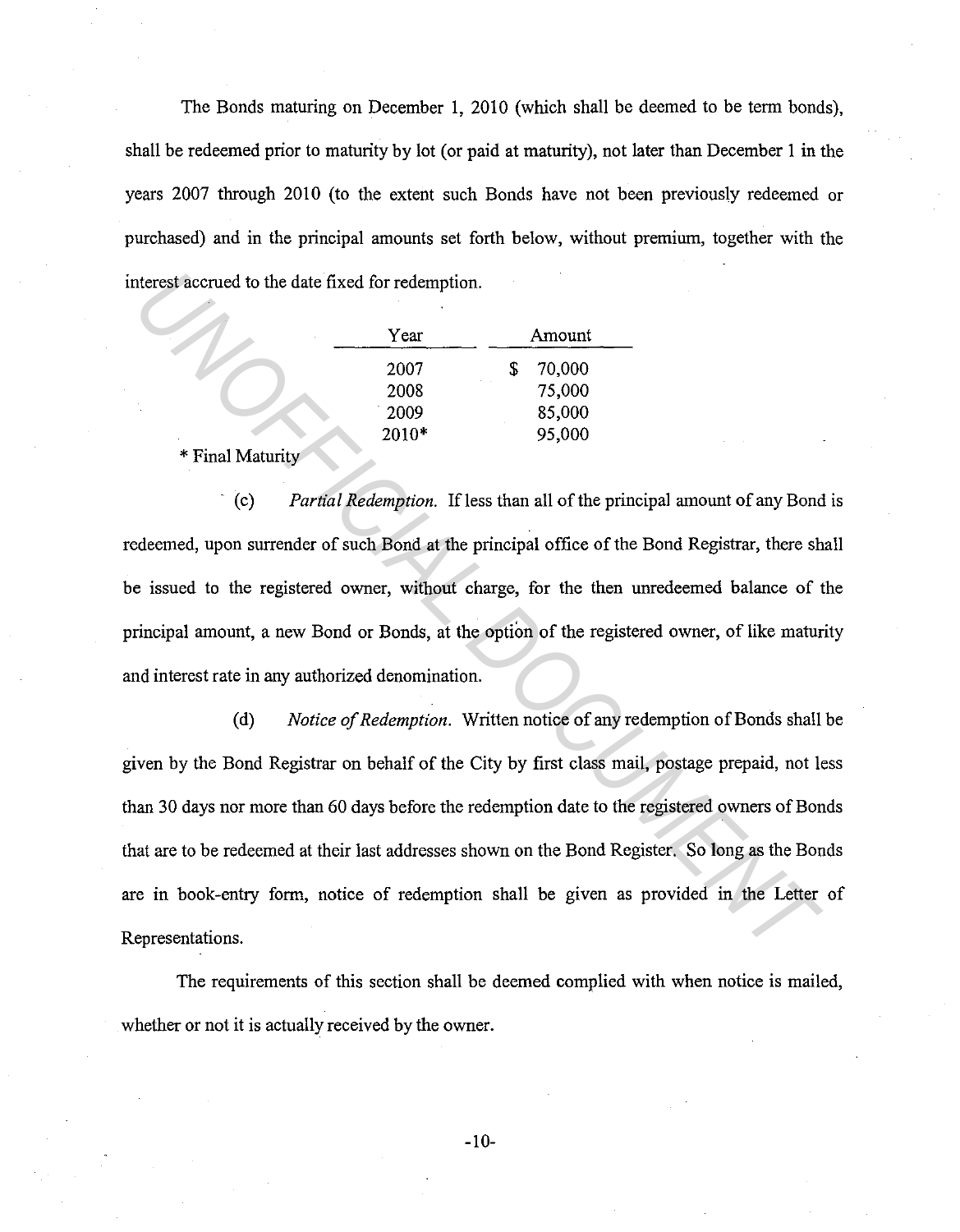Each notice of redemption shall contain the following information: (1) the redemption date, (2) the redemption price, (3) if less than all outstanding Bonds are to be redeemed, the identification (and, in the case of partial redemption, the principal amounts) of the Bonds to be redeemed, (4) that on the redemption date the redemption price will become due and payable upon each Bond or portion called for redemption, and that interest shall cease to accrue from the redemption date, (5) that the Bonds are to be surrendered for payment at the principal office of the Bond Registrar, (6) the CUSIP numbers of all Bonds being redeemed, (7) the dated date of the Bonds, (8) the rate of interest for each Bond being redeemed, (9) the date of the notice, and (10) any other information needed to identify the Bonds being redeemed. From the Bond or portion called for redemption, and that interest shall cease to accrue from the demption date, (5) that the Bonds are to be surrendered for payment at the principal office<br> **E** Bond Registrar, (6) the CUSI

Upon the payment of the redemption price of Bonds being redeemed, each check or other transfer of funds issued for such purpose shall bear the CUSIP number identifying, by issue and maturity, the Bonds being redeemed with the proceeds of such check or other transfer.

(e) *Effect of Redemption.* Unless the City has revoked a notice of redemption, the City shall transfer to the Bond Registrar amounts that, in addition to other money, if any, held by the Bond Registrar, will be sufficient to redeem, on the redemption date, all the Bonds to be redeemed. From the redemption date interest on each Bond to be redeemed shall cease to accrue.

(f) *Amendment of Notice Provisions.* The foregoing notice provisions of this section, including but not limited to the information to be included in redemption notices and the persons designated to receive notices, may be amended by additions, deletions and changes in order to maintain compliance with duly promulgated regulations and recommendations regarding notices of redemption of municipal securities.

(g) *Purchase on Open Market.* The City reserves the right to purchase any of the Bonds in the open market at any time and at any price.

-11-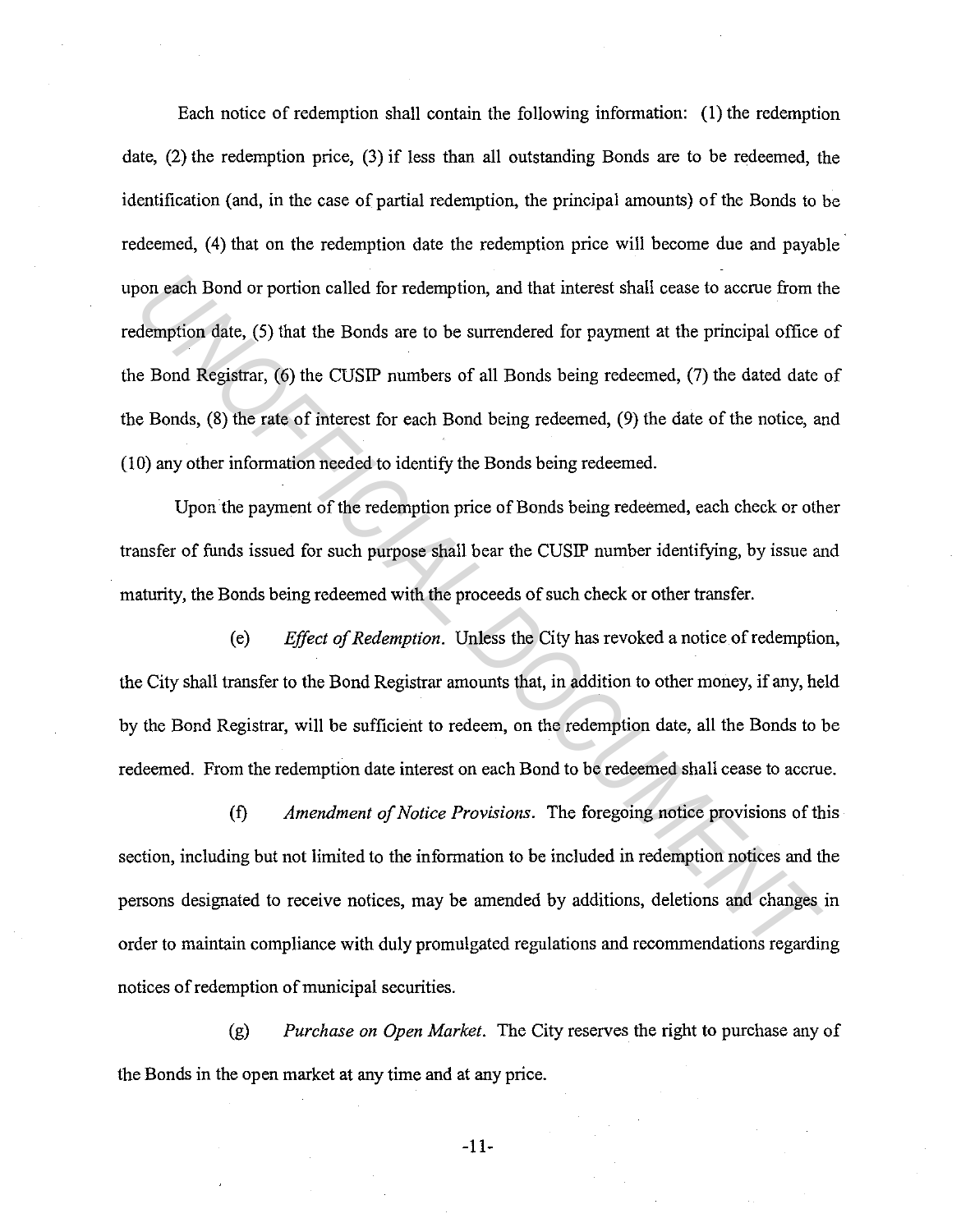SECTION 6. Creation of Bond Account and Provision for Tax Levy Payments. A special account of the City known as the "City of University Place Limited Tax General Obligation Bond Redemption Account, 2001" (the "Bond Account") is hereby authorized to be created in the Debt Service Fund. The Bond Account shall be drawn upon for the sole purpose of paying the principal of and interest on the Bonds.

The City hereby irrevocably covenants for as long as any of the Bonds are outstanding and unpaid that each year it will include in its budget and pay into the Bond Account (on or before the date due) an amount which will be sufficient to pay the principal of and interest on the Bonds as the same shall become due. None of the money in the Bond Account shall be used for any other purpose than the payment of the principal of and interest on the Bonds. Money in the Bond Account not needed to pay the interest or principal next coming due may temporarily be deposited in such institutions or invested in such obligations as may be lawful for the investment of City money. Any interest or profit from the investment of such money shall be deposited in the Bond Account. *Unitying the principal of and interest on the Bonds.*<br>The City hereby irrevocably covenants for as long as any of the Bonds are outstanding dunpaid that each year it will include in its budget and pay into the Bond Accoun

The City hereby irrevocably pledges that, to the extent it does not have other sufficient funds to repay the Bonds, including real estate excise taxes, it will levy an ad valorem tax upon all the property within the City subject to taxation, within and as a part of the tax millage levy permitted to cities without a vote of the people, in an amount sufficient to repay the Bonds. A sufficient portion of each annual levy to be levied and collected by the City prior to the full payment of the principal of and interest on the Bonds will be and is hereby irrevocably set aside, pledged and appropriated for the payment of the principal of and interest on the Bonds. The full faith, credit and resources of the City are hereby irrevocably pledged for the annual levy and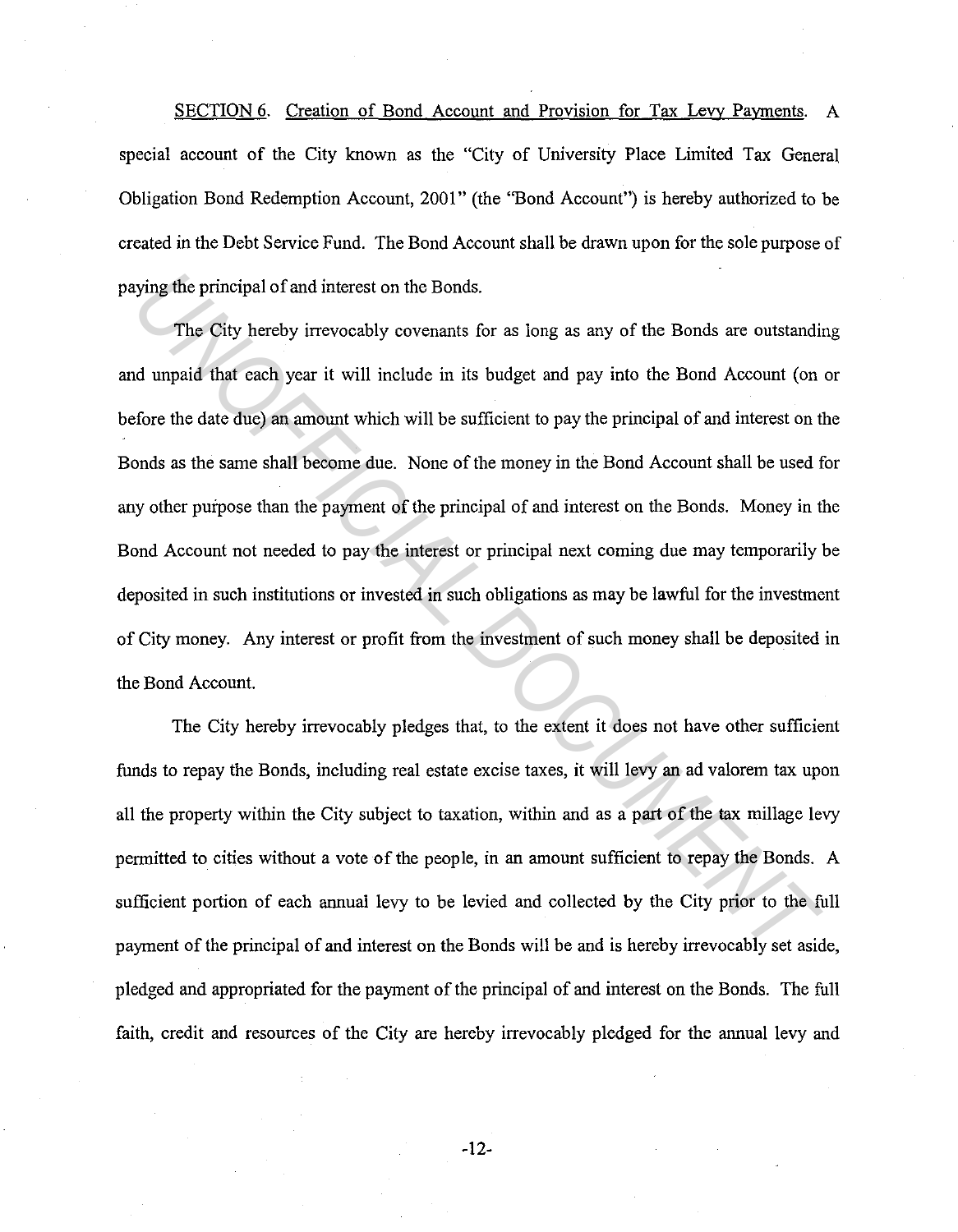collection of such taxes and for the prompt payment of the principal of and interest on the Bonds as the same shall become due.

SECTION 7. Bonds Deemed To Be No Longer Outstanding. In the event that the City, in order to effect the payment, retirement or redemption of any Bond, sets aside in the Bond Account or in another special account, held in trust by a trustee, cash or noncallable government obligations, as such obligations are now or hereafter defined in RCW 39.53, or any combination of cash and/or noncal!able government obligations, in amounts and maturities which, together with the known earned income therefrom, are sufficient to redeem or pay and retire such Bond in accordance with its terms and to pay when due the interest and redemption premium, if any, thereon, and such cash and/or noncallable government obligations are irrevocably set aside and pledged for such purpose, then no further payments need be made into the Bond Account for the payment of the principal of and interest on such Bond. The owner of a Bond so provided for shall cease to be entitled to any lien, benefit or security of this ordinance except the right to receive payment of principal, premium, if any, and interest from such special fund, and such Bond shall be deemed to be not outstanding under this ordinance. *Under to the special account,* held in trust by a trustee, cash or noncallable government bligations, as such obligations are now or hereafter defined in RCW 39.53, or any combinational cash and/or noncallable government

SECTION 8. Tax Covenant; Special Designation. The City covenants to undertake all actions required to maintain the tax-exempt status of interest on the Bonds under Section 103 of the Code. The City hereby designates the Bonds as "qualified tax-exempt obligations" under Section 265(b)(3) of the Code for banks, thrift institutions and other financial institutions.

SECTION 9. Lost or Destroyed Bonds. If any Bonds are lost, stolen or destroyed, the Bond Registrar may authenticate and deliver a new Bond or Bonds of like amount, maturity and tenor to the Registered Owner upon the owner paying the expenses and charges of the Bond Registrar and the City in connection with preparation and authentication of the replacement Bond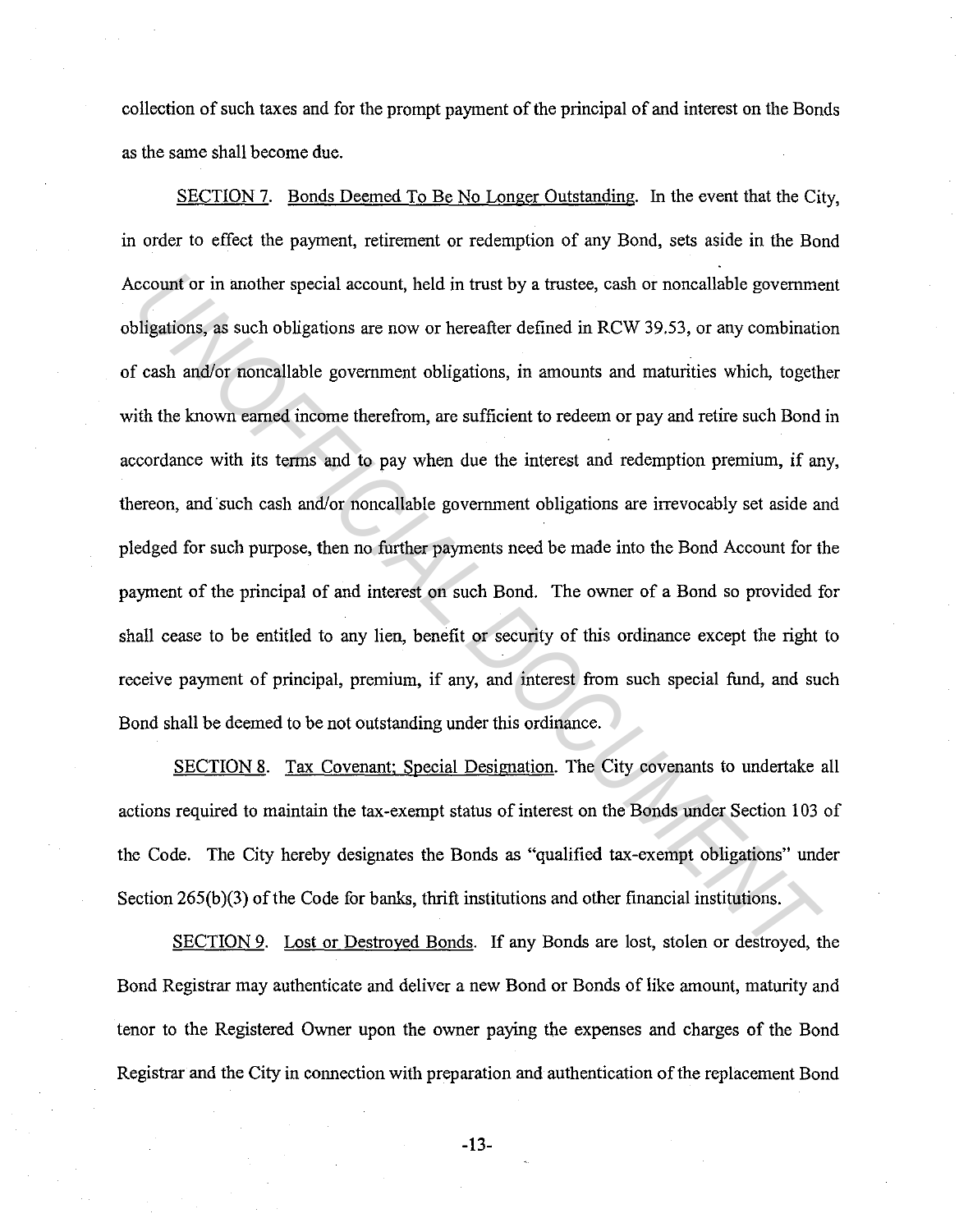or Bonds and upon his or her filing with the Bond Registrar and the City evidence satisfactory to both that such Bond or Bonds were actually lost, stolen or destroyed and of his or her ownership, and upon furnishing the City and the Bond Registrar with indemnity satisfactory to both.

form: SECTION 10. Form of the Bonds. The Bonds shall be in substantially the following

Financial Security Assurance Inc. ("Financial Security''), New York, New York, has delivered its municipal bond insurance policy with respect to the scheduled payments due of principal of and interest on this Bond to The Bank of New York, New York, New York, or its successor, as paying agent for the Bonds (the "Paying Agent"). Said Policy is on file and available for inspection at the principal office of the Paying Agent and a copy thereof may be obtained from Financial Security or the Paying Agent.

UNITED STATES OF AMERICA

NO. \_\_\_ \_ \$ \_\_\_ \_

# STATE OF WASHINGTON CITY OF UNNERSITY PLACE LIMITED TAX GENERAL OBLIGATION BOND, 2001

| INTEREST RATE:    | <b>MATURITY DATE:</b> | CUSIP NO. |
|-------------------|-----------------------|-----------|
| REGISTERED OWNER: |                       |           |

PRINCIPALAMOUNT: \_\_\_\_\_\_\_\_\_\_\_\_\_\_ DOLLARS

The City of University Place, Washington, a municipal corporation organized and existing under the laws and Constitution of the State of Washington (the "City''), hereby acknowledges itself to owe and for value received promises to pay to the Registered Owner identified above, or registered assigns, on the Maturity Date identified above, the Principal Amount specified above, unless redeemed prior thereto as provided herein, together with interest on such Principal Amount from the date hereof or the most recent date to which interest has been paid or duly provided for at the Interest Rate set forth above payable December 1, 2001, and semiannually thereafter on each June 1 and December 1 until payment of the principal sum has been made or duly provided for. Both principal of and interest on this bond are payable in lawful money of the United States of America. For so long as the bonds of this issue are held in fully immobilized form, payments of principal and interest thereon shall be made as provided in accordance with the operational arrangements of DTC referred to in the Blanket Issuer Letter of Representations from the City to The Depository Trust Company. In the event that the bonds of Financial Security Assurance Inc. ("Financial Security"), New York, New York,<br>
this delivered its municipal of and interast on this Bond to The Bank of New York,<br>
New York, New York, or its uscessor, as paying agent for th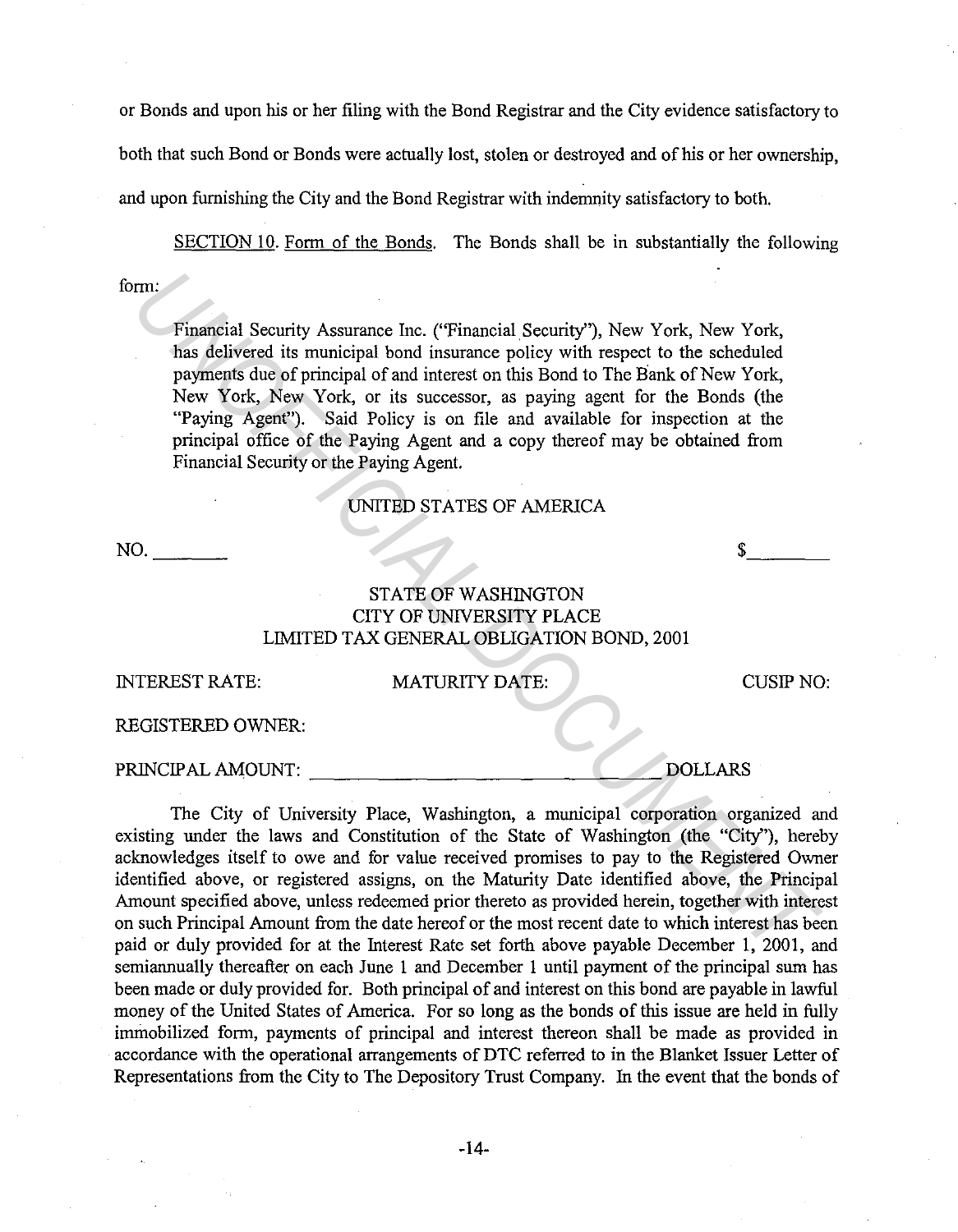this issue are no longer held in fully immobilized form, interest on this bond shall be paid by check or draft mailed to the Registered Owner at the address appearing on the Bond Register on the 15th day of the month preceding the interest payment date, and principal of this bond shall be payable upon presentation and surrender of this bond by the Registered Owner at the principal office of the fiscal agency of the State of Washington in either Seattle, Washington, or New York, New York (collectively the "Bond Registrar"); provided, however, that if so requested in writing by the Registered Owner of at least \$1,000,000 principal amount of bonds, interest will be paid by wire transfer on the date due to an account with a bank located wjthin the United States.

The City has reserved the right to redeem the bonds of this issue maturing on and after December 1, 2012, on or after December 1, 2011, in whole or in part (maturities to be selected by the City and by lot within a maturity in such manner as DTC or the Bond Registrar shall determine) on any date thereafter, at par plus accrued interest to the date of redemption.

The Bonds maturing on December I, 2006, are also subject to redemption prior to maturity through mandatory amortization payments on December 1 of the following years and in the following amounts in each case at a redemption price of 100% of the principal amount of Bonds to be redeemed, plus accrued interest to the date of redemption.

| tates.                                                                                    |              |                                                                                                                                                                                                                                                                                          |
|-------------------------------------------------------------------------------------------|--------------|------------------------------------------------------------------------------------------------------------------------------------------------------------------------------------------------------------------------------------------------------------------------------------------|
|                                                                                           |              |                                                                                                                                                                                                                                                                                          |
| he "Bond Ordinance"), to provide financing for park and recreation improvements.          |              | This bond is one of an issue of limited tax general obligation bonds of the City of li<br>ate and tenor, except as to number, interest rate and date of maturity, in the aggregate princip<br>mount of \$2,465,000, issued pursuant to Ordinance No. 318 of the City, passed June 25, 20 |
| etermine) on any date thereafter, at par plus accrued interest to the date of redemption. |              | The City has reserved the right to redeem the bonds of this issue maturing on and aft<br>ecember 1, 2012, on or after December 1, 2011, in whole or in part (maturities to be selected<br>e City and by lot within a maturity in such manner as DTC or the Bond Registrar sh             |
| onds to be redeemed, plus accrued interest to the date of redemption.<br>Years            |              | The Bonds maturing on December 1, 2006, are also subject to redemption prior<br>aturity through mandatory amortization payments on December 1 of the following years and<br>e following amounts in each case at a redemption price of 100% of the principal amount<br>Amount             |
|                                                                                           |              |                                                                                                                                                                                                                                                                                          |
| 2002                                                                                      | $\mathbf{s}$ | 35,000                                                                                                                                                                                                                                                                                   |
| 2003                                                                                      |              | 40,000                                                                                                                                                                                                                                                                                   |
| 2004                                                                                      |              | 45,000                                                                                                                                                                                                                                                                                   |
| 2005                                                                                      |              | 55,000                                                                                                                                                                                                                                                                                   |
| 2006*                                                                                     |              | 60,000                                                                                                                                                                                                                                                                                   |
| Final Maturity                                                                            |              |                                                                                                                                                                                                                                                                                          |
| onds to be redeemed, plus accrued interest to the date of redemption.                     |              | The Bonds maturing on December 1, 2010, are also subject to redemption prior<br>aturity through mandatory amortization payments on December 1 of the following years and<br>e following amounts in each case at a redemption price of 100% of the principal amount                       |
|                                                                                           |              |                                                                                                                                                                                                                                                                                          |

\* Final Maturity

The Bonds maturing on December 1, 2010, are also subject to redemption prior to maturity through mandatory amortization payments on December 1 of the following years and in the following amounts in each case at a redemption price of I 00% of the principal amount of Bonds to be redeemed, plus accrued interest to the date of redemption.

| Years | Amount |        |  |
|-------|--------|--------|--|
| 2007  | \$     | 70,000 |  |
| 2008  |        | 75,000 |  |
| 2009  |        | 85,000 |  |
| 2010* |        | 95,000 |  |

\* Final Maturity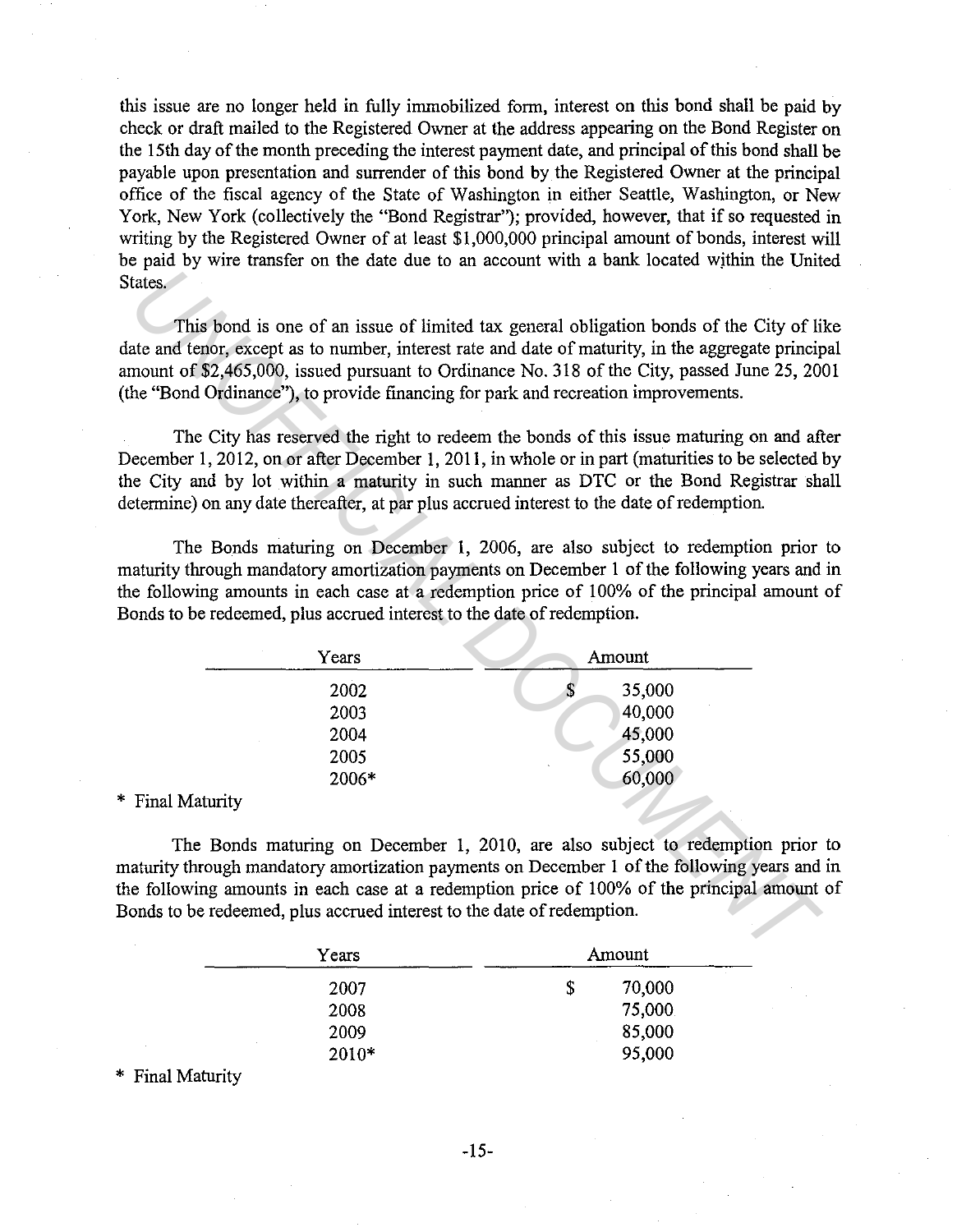Notice of any such intended redemption shall be given not less than 30 nor more than 60 days prior to the redemption date by first class mail, postage prepaid, to the Registered Owner of any bond to be redeemed at the address appearing on the Bond Register. The requirements of the Bond Ordinance shall be deemed to be complied with when notice is mailed as herein provided, regardless of whether or not it is actually received by the owner of any bond. Interest on all such bonds so called for redemption shall cease to accrue on the date fixed for redemption unless such bond or bonds so called for redemption are not redeemed upon presentation made pursuant to such call.

Portions of the principal sum of this bond in installments of \$5,000 or any integral multiple thereof may also be redeemed in accordance with the schedule set forth above, and if less than all of the principal sum hereof is to be redeemed, upon the surrender of this bond at the principal office of the Bond Registrar there shall be issued to the Registered Owner, without charge therefor, for the then unredeemed balance of the principal sum hereof, at the option of the owner, a bond or bonds of like maturity and interest rate in any of the denominations authorized by the Bond Ordinance.

The City has designated the bonds of this issue as "qualified tax-exempt obligations" for purchase by financial institutions.

The City has irrevocably covenanted with the owner of this bond that it will annually include in its budget and levy taxes, within and as a part of the tax levy permitted to cities without a vote of the electorate, upon all the property subject to taxation in amounts sufficient, together with other money legally available therefor, to pay the principal of and interest on this bond as the same shall become due. The full faith, credit and resources of the City are hereby irrevocably pledged for the annual levy and collection of such taxes and the prompt payment of such principal and interest. *UNION State of the pincipal sum of this bond in installments of \$5,000 or any integration sumate the state of the select of the select of the select of the select of the select of the select of the select of the select of* 

The pledge of tax levies for payment of principal of and interest on the bonds may be discharged prior to maturity of the bonds by making provision for the payment thereof on the terms and conditions set forth in the Bond Ordinance.

The bonds of this issue are issued in fully registered form in the denomination of \$5,000 each or any integral multiple thereof, provided that no bond shall represent more than one maturity. Upon surrender to the Bond Registrar, bonds are interchangeable for bonds in any authorized denomination of an equal aggregate principal amount and of the same interest rate and maturity. This bond is transferable only on the records maintained by the Bond Registrar for that purpose upon the surrender of this bond by the registered owner hereof or his/her duly authorized agent and only if endorsed in the manner provided hereon, and thereupon a new fully registered bond of like principal amount, maturity and interest rate shall be issued to the transferee in exchange therefor. Such exchange or transfer shall be without cost to the registered owner or transferee. The City may deem the person in whose name this bond is registered to be the absolute owner hereof for the purpose of receiving payment of the principal of and interest on this bond and for any and all other purposes whatsoever.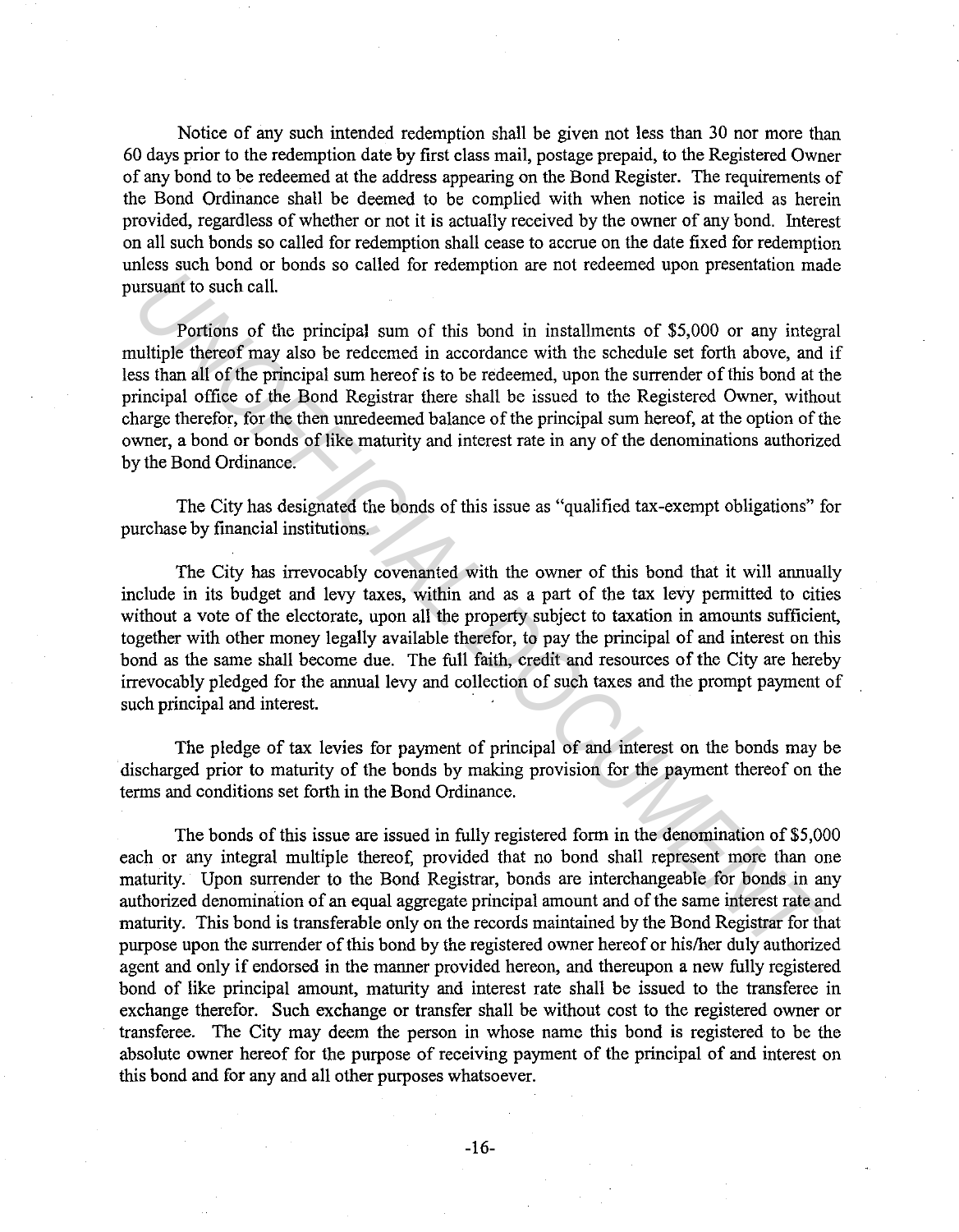Reference is made to the Bond Ordinance as more fully describing the covenants with and the rights of Registered Owners of the bonds or registered assigns and the meanings of capitalized terms appearing on this bond which are defined in such ordinance.

This bond shall not be valid or become obligatory for any purpose or be entitled to any security or benefit under the Bond Ordinance until the Certificate of Authentication hereon shall have been manually signed by the Bond Registrar.

It is hereby certified and declared that this bond is issued pursuant to and in strict compliance with the Constitution and laws of the State of Washington and ordinances of the City, that all acts, conditions and things required to be done precedent to and in the issuance of this bond and the bonds of this issue have happened, been done and performed, and that this bond and the bonds of this issue do not exceed any constitutional or statutory limitations. **EXECUTE ANTERNATION**<br>
The Sharehove contribution and laws of the State of Washington and ordinances of the minimis with the Constitution and laws of the State of Washington and ordinances of the state sissing is bond and

IN WITNESS WHEREOF, the City of University Place, Washington, has caused this bond to be signed on behalf of the City with the manual or facsimile signature of the Mayor and to be attested by the manual or facsimile signature of the Clerk of the City, as of this July 1, 2001.

## CITY OF UNIVERSITY PLACE, WASHINGTON

Mayor

ATTEST:

Clerk of the City

The Certificate of Authentication for the Bonds shall be in substantially the following form and shall appear on each Bond:

#### CERTIFICATE OF AUTHENTICATION

Date of Authentication:

This bond is one of the City of University Place, Washington, Limited Tax General Obligation Bonds, 2001, dated July 1, 2001.

> WASHINGTON STATE FISCAL AGENCY, as Bond Registrar

-17-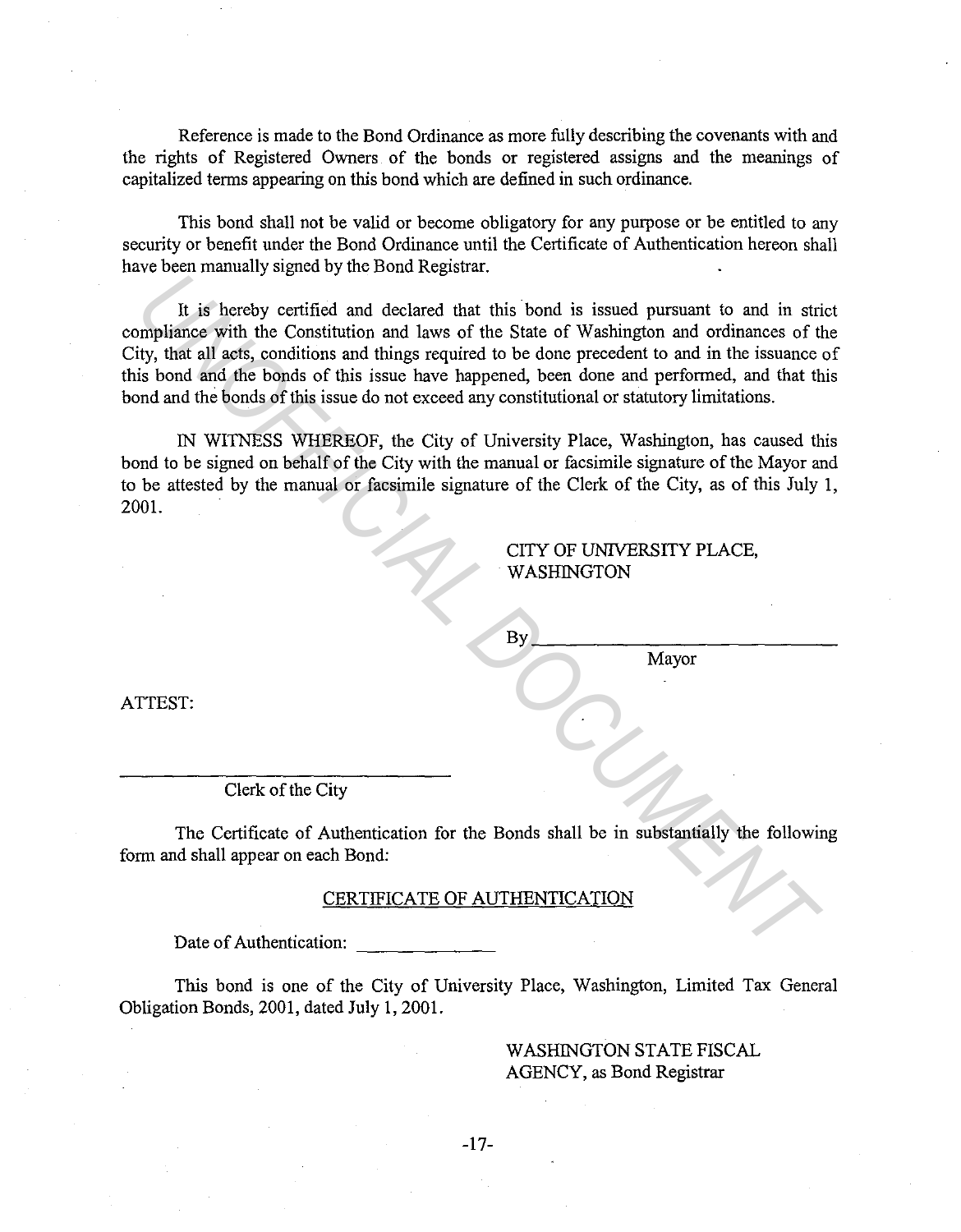$By$ 

Authorized Signer

## ASSIGNMENT

FOR VALUE RECEIVED, the undersigned hereby sells, assigns and transfers unto

## PLEASE INSERT SOCIAL SECURITY OR TAXPAYER IDENTIFICATION NUMBER OF TRANSFEREE

(Please print or typewrite name and address, including zip code of Transferee)

the within bond and all rights thereunder and does hereby irrevocably constitute and appoint the within bond and all rights thereunder and does hereby irrevocably constitute and appoint<br>of  $\frac{1}{\sqrt{1-\frac{1}{n}}}\$ , or its successor, as Agent to transfer said bond on the books kept by the Bond Register for registration with full power of substitution in the premises. PLEASE INSERT SOCIAL SECURITY OR TAXPAYER<br>
IDENTIFICATION NUMBER OF TRANSFEREE<br>
Please print of typewite name and address, including zip code of Transferee)<br>
e within bond and all rights thereunder and does hereby irrevoca

SIGNATURE GUARANTEED:

NOTICE: Signature(s) must be guaranteed pursuant to law.

> NOTE: The signature on this Assignment must correspond with the name of the Registered Owner as it appears upon the face of the within bond in every particular, without alteration or enlargement or any change whatever.

SECTION 11. Execution of the Bonds. The Bonds shall be executed on behalf of the City with the manual or facsimile signature of the Mayor and attested by the manual or facsimile signature of the City Clerk. In case either or both of the officers who have signed or attested any of the Bonds cease to be such officer before such Bonds have been actually issued and delivered, such Bonds shall be valid nevertheless and may be issued by the City with the same effect as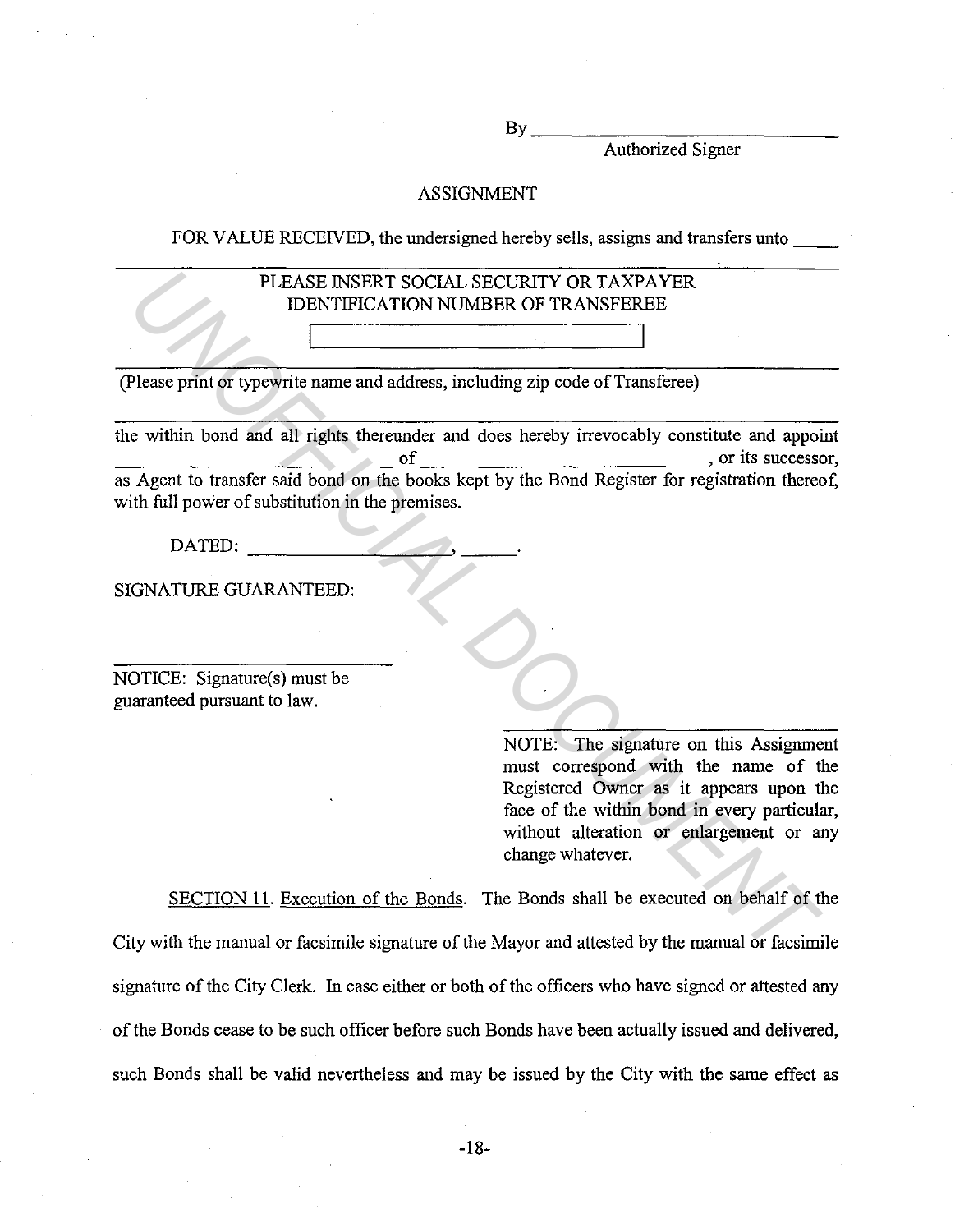though the persons who had signed or attested such Bonds had not ceased to be such officers, and any Bond may be signed or attested on behalf of the City by officers who at the date of actual execution of such Bond are the proper officers, although at the nominal date of execution of such Bond such officer was not an officer of the City.

Only Bonds that bear a Certificate of Authentication in the form set forth in Section 10, manually executed by the Bond Registrar, shall be valid or obligatory for any purpose or entitled to the benefits of this ordinance. Such Certificate of Authentication shall be conclusive evidence that the Bonds so authenticated have been duly executed, authenticated and delivered and are entitled to the benefits of this ordinance.

In case either of the officers of the City who shall have executed the Bonds shall cease to be such officer or officers of the City before the Bonds so signed shall have been authenticated or delivered by the Bond Registrar, or issued by the City, such Bonds may nevertheless be authenticated, delivered and issued and upon such authentication, delivery and issuance, shall be as binding upon the City as though those who signed the same had continued to be such officers of the City. Any Bond may also be signed and attested on behalf of the City by such persons as at the actual date of execution of such Bond shall be the proper officers of the City although at the original date of such Bond any such person shall not have been such officer. Only Bonds that bear a Certificate of Authentication in the form set forth in Section lanually executed by the Bond Registrar, shall be valid or obligatory for any purpose or entiti<br>the benefits of this ordinance. Such Cer

SECTION 12. Application of Proceeds of Bonds. At the time of delivery of the Bonds, the proceeds of the Bonds shall be deposited as follows:

(a) The accrued interest, if any, to the date of delivery shall be deposited to the Bond Account and used to pay a portion of the interest on the Bonds on December 1, 2001.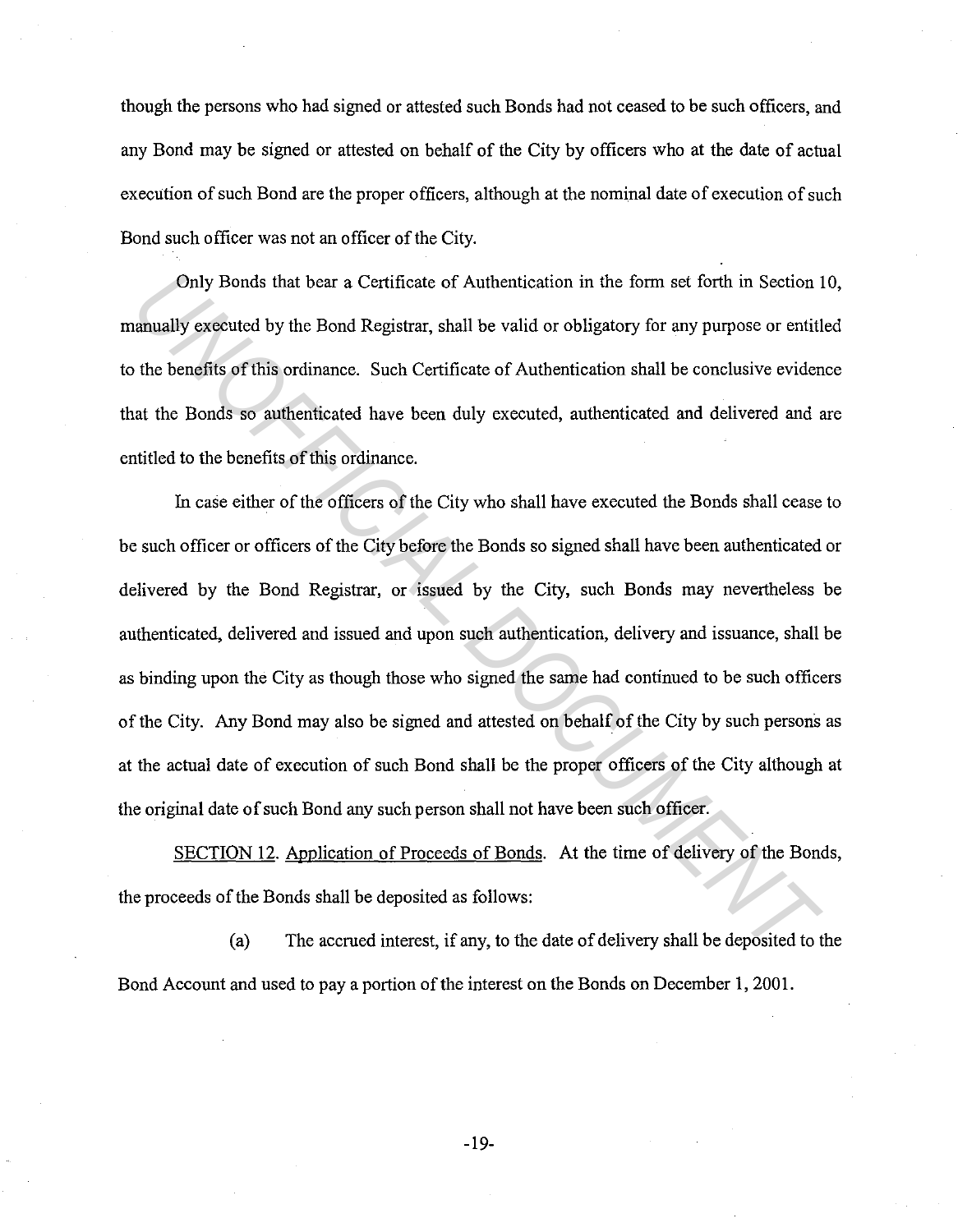(b) The remaining proceeds shall be deposited into the City's Park Capital Improvement Fund, and used to pay or reimburse the costs of the Project described in Section 2 and all costs incidental thereto and to the issuance of the Bonds.

Money remaining in the Park Capital Improvement Fund after all of such costs have been paid or reimbursed may be used to pay costs of other legally authorized capital expenditures of the City or shall be deposited in the Bond Account. Money in the Park Capital Improvement Fund may be invested as permitted by law. All interest earned and profits derived from such investments shall be retained in and become a part of the Park Capital Improvement Fund or deposited into the Bond Account.

SECTION 13. Sale of the Bonds. The Council finds that the purchase contract that has been distributed to the Council is reasonable and that it is in the best interest of the City that the Bonds shall be sold upon the conditions set forth in the purchase contract. The City accepts the purchase contract and authorizes the City Manager or Finance Director to execute the purchase contract and deliver it to Banc of America Securities LLC (the "Underwriter"). The Bonds shall be issued and delivered to the Underwriter upon payment of the purchase price specified in the purchase contract. In the offer the best of the book of the regally authorized capital expenditures<br> **City or shall** be deposited in the Bond Account. Money in the Park Capital Improvement<br>
Independent may be invested as permitted by law. Al

SECTION 14. Official Statement. The City approves the preliminary official statement presented to the Council and ratifies the Underwriter's distribution of the preliminary official statement in connection with the offering of the Bonds. Pursuant to the Rule, the City deems the preliminary official statement as final as of its date except for the omission of information dependent upon the pricing of the Bonds and the completion of the purchase contract. The City agrees to cooperate with the Underwriter to deliver or cause to be delivered, within seven business days from the date of the sale of the Bonds and in sufficient time to accompany any

-20-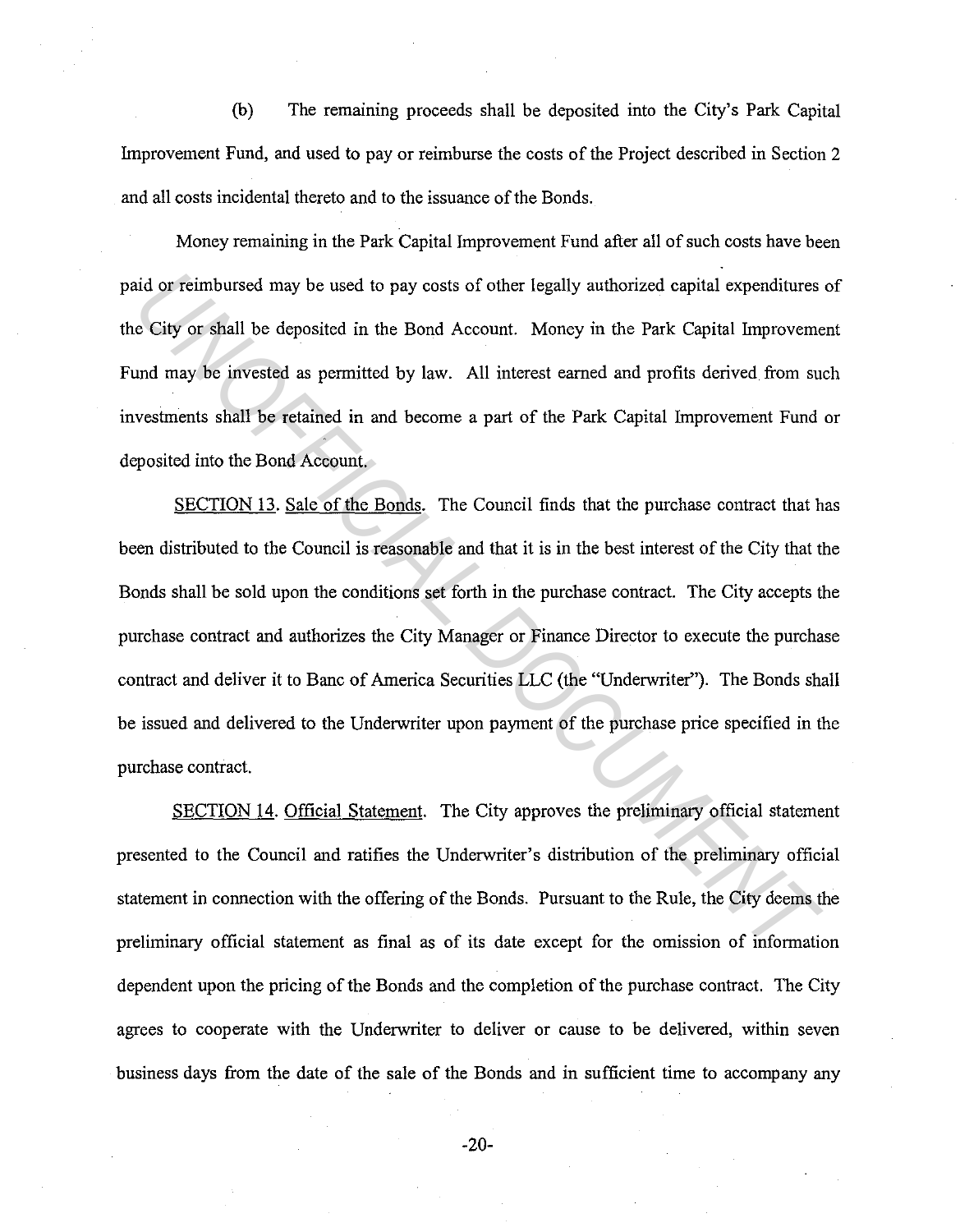confirmation that requests payment from any customer of the Underwriter, copies of a final official statement in sufficient quantity to comply with paragraph (b)(4) of the Rule and the rules of the MSRB. The City authorizes the Underwriter to use the official statement, substantially in the form of the preliminary official statement, in connection with the sale of the Bonds. The City Manager and the Finance Director are hereby authorized to review and approve on behalf of the City the final. Official Statement relative to the Bonds with such additions and changes as may be deemed necessary or advisable to them.

SECTION 15. Undertaking to Provide Ongoing Disclosure.

(a) *Contract/Undertaking.* This section constitutes the City's written undertaking for the benefit of the owners of the Bonds as required by Section (b)(5) of the Rule.

(b) *Financial Statements/Operating Data.* The City agrees to provide or cause to be provided to each NRMSIR and to the SID, if any, in each case as designated by the Commission in accordance with the Rule, the following annual financial information and operating data for the prior fiscal year (commencing in 2002 for the fiscal year ended December 31, 2001): Example and the Finance Director are hereby authorized to review and approve on behalf of the final Official Statement relative to the Bonds with such additions and changes as may be the final Official Statement relative t

1. Annual financial statements showing ending fund balances prepared in accordance with regulations prescribed by the Auditor of the State of Washington from time to time.

2. The assessed valuation of taxable property in the City;

3. Property taxes due and percentage of property taxes collected;

4. Property tax levy rates per \$1,000 of assessed valuation; and

5. Outstanding general obligation debt of the City.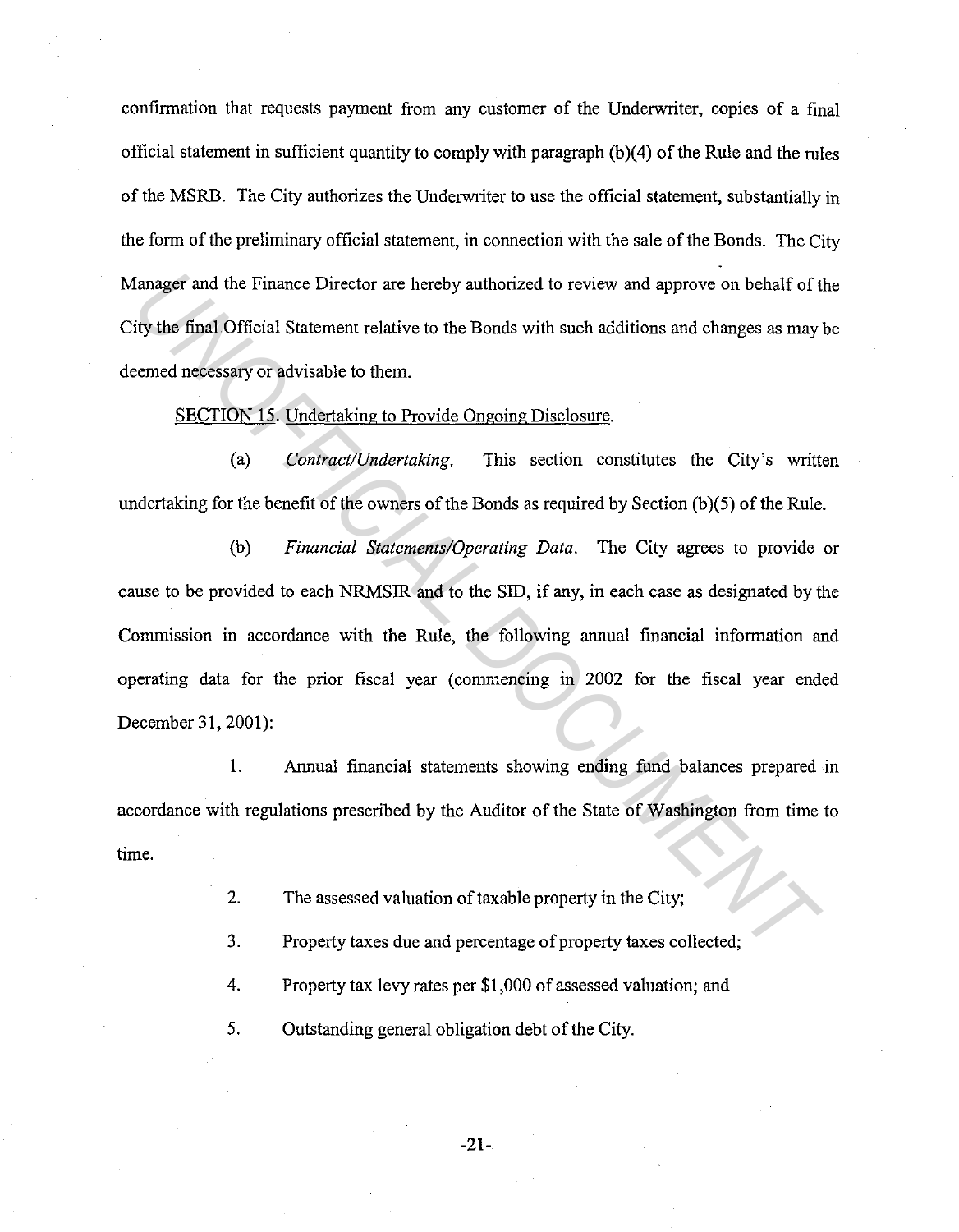Such annual information and operating data described above shall be so provided on or before the expiration of nine months after the end of the City's fiscal year (which now ends December 31). The City may adjust such date if the City changes its fiscal year by providing written notice of the change of fiscal year and the new reporting date to each then existing NRMSIR and the SID, if any. In lieu of providing such annual financial information and operating data, the City may cross-reference to other documents provided to the NRMSIRs, the SID or to the Commission and, if such document is a final official statement within the meaning of the Rule, available from the MSRB. **EXASIR** and the SID, if any. In lieu of providing such annual financial information a<br> **UP of the Commission and, if such document is a final official statement within the meaning data, the City may cross-reference to oth** 

If not provided as part of the annual financial information discussed above, the City shall provide the City's audited annual financial statement prepared in accordance with regulations prescribed by the Washington State Auditor pursuant to RCW 43.09.200 (or any successor statutes), when and if available, to each then existing NRMSIR and the SID, if any.

( c) *Material Events.* The City agrees to provide or cause to be provided, in a timely manner, to the SID, if any, and to each NRMSIR or to the MSRB notice of the occurrence of any of the following events with respect to the Bonds, if material:

- Principal and interest payment delinquencies;
- Non-payment related defaults;
- Unscheduled draws on debt service reserves reflecting financial difficulties;
- Unscheduled draws on credit enhancements reflecting financial difficulties;
- Substitution of credit or liquidity providers, or their failure to perform;

-22-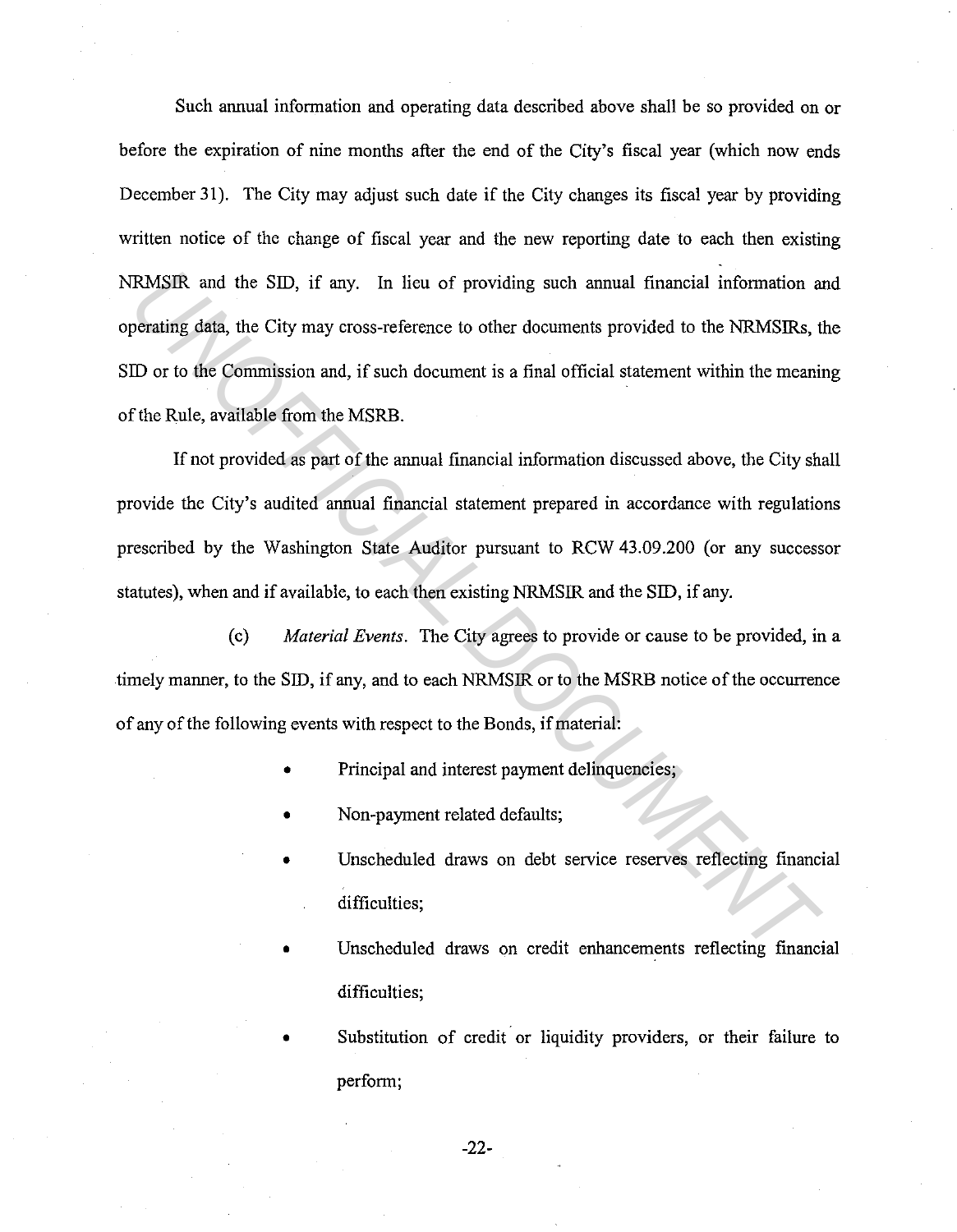- Adverse tax opinions or events affecting the tax-exempt status of the Bonds;
- Modifications to the rights of Bond owners;
- Bond calls (optional, contingent or unscheduled Bond calls other than scheduled sinking fund redemptions for which notice is given pursuant to Exchange Act Release 34-238560);
	- Defeasances;
		- Release, substitution or sale of property, securing repayment of the Bonds; and
- Rating changes.

The City agrees to provide or cause to be provided, in a timely manner, to each NRMSIR or to the MSRB and to the SID, if any, notice of its failure to provide the annual financial information described in subsection (b) above on or prior to the date set forth in subsection (b) above.

(d) *Termination/Modification.* The City's obligations to provide notices of material events shall terminate upon the legal defeasance, prior redemption or payment in full of all of the Bonds. Any provision of this section shall be null and void if the City (1) obtains an opinion of nationally recognized bond counsel to the effect that the portion of the Rule that requires that provision is invalid, has been repealed retroactively or otherwise does not apply to the Bonds and (2) notifies each NRMSIR and the SID, if any, of such opinion and the cancellation of this section. The City may amend this section with an approving opinion of nationally recognized bond counsel in accordance with the Rule. **Example 2018** than scheduled sinking fund redemptions for which notice is giv pursuant to Exchange Act Release 34-238560);<br> **Defeasances;**<br> **Release, substitution or sale of property, securing repayment of Bonds; and**<br> **R**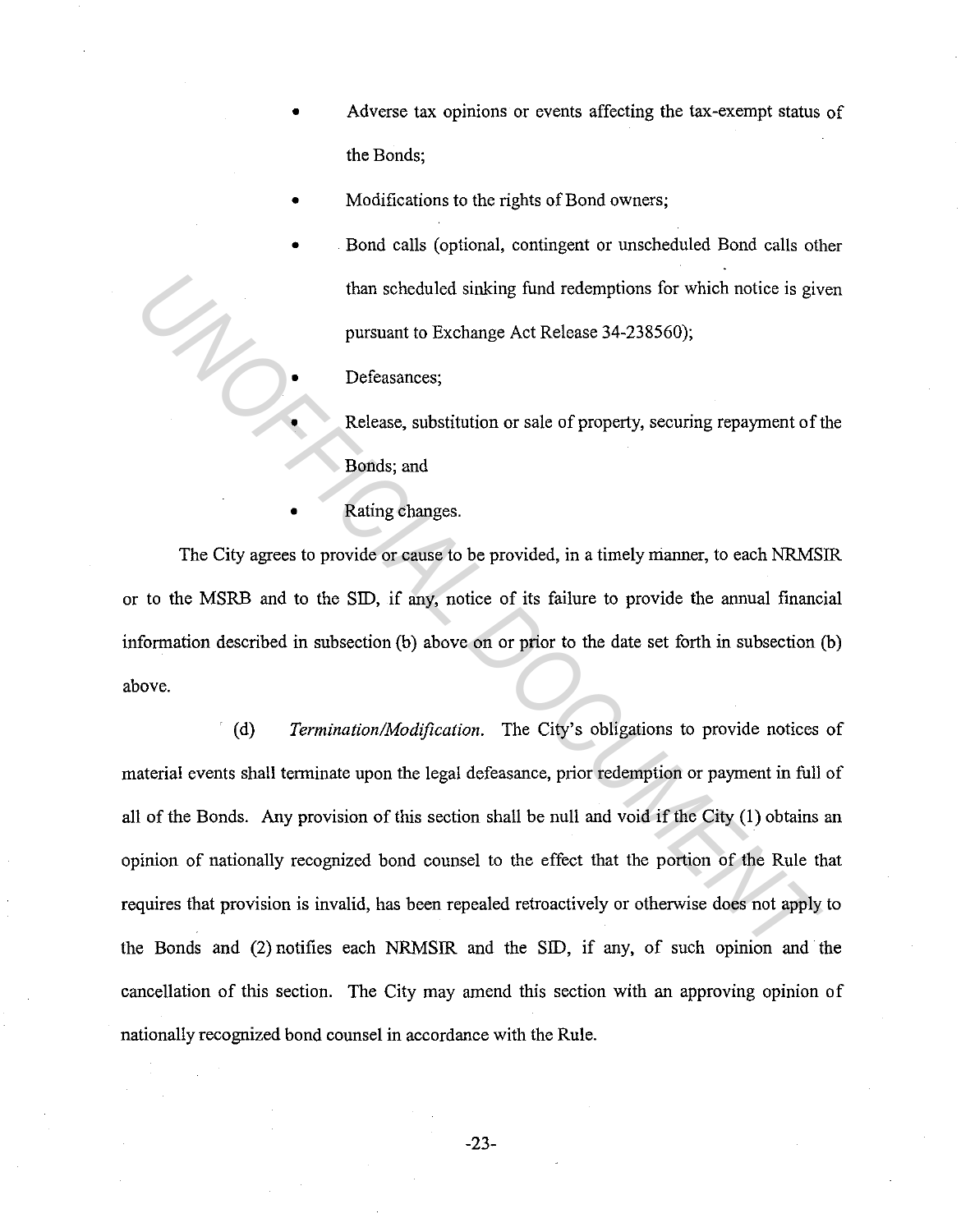(e) *Bond Owner's Remedies Under This Section.* The right of any bondowner or beneficial owner of Bonds to enforce the provisions of this section shall be limited to a right to obtain specific enforcement of the City's obligations under this section, and any failure by the City to comply with the provisions of this undertaking shall not be an event of default with respect to the Bonds. For purposes of this section, "beneficial owner" means any person who has the power, directly or indirectly, to vote or consent with respect to, or to dispose of ownership of, any Bonds, including persons holding Bonds through nominees or depositories.

SECTION 16. Bond Insurance. In accordance with the offer of the Underwriter to purchase the Bonds, the Board hereby approves the commitment of the Insurer to provide a bond insurance policy guaranteeing the payment when due of principal of and interest on the Bonds (the "Bond Insurance Policy"). The Board further authorizes and directs all proper officers, agents, attorneys and employees of the District to cooperate with the Insurer in preparing such additional agreements, certificates, and other documentation on behalf of the District as shall be necessary or advisable in providing for the Bond Insurance Policy. spect to the Bonds. For purposes of this section, "beneficial owner" means any person who he power, directly or indirectly, to vote or consent with respect to, or to dispose of ownership cy Bonds, including persons holding

SECTION 17. General Authorization; Ratification of Prior Acts. The Finance Director and City Manager and other appropriate officers of the City are authorized to take any actions and to execute documents as in their judgment may be necessary or desirable in order to carry out the terms of, and complete the transactions contemplated by, this ordinance. All acts taken pursuant to the authority of this ordinance but prior to its effective date are hereby ratified.

SECTION 18. Severability. If any provision in this ordinance is declared by any court of competent jurisdiction to be contrary to law, then such provision shall be null and void and shall be deemed separable from the remaining provisions of this ordinance and shall in no way affect the validity of the other provisions of this ordinance or of the Bonds.

-24-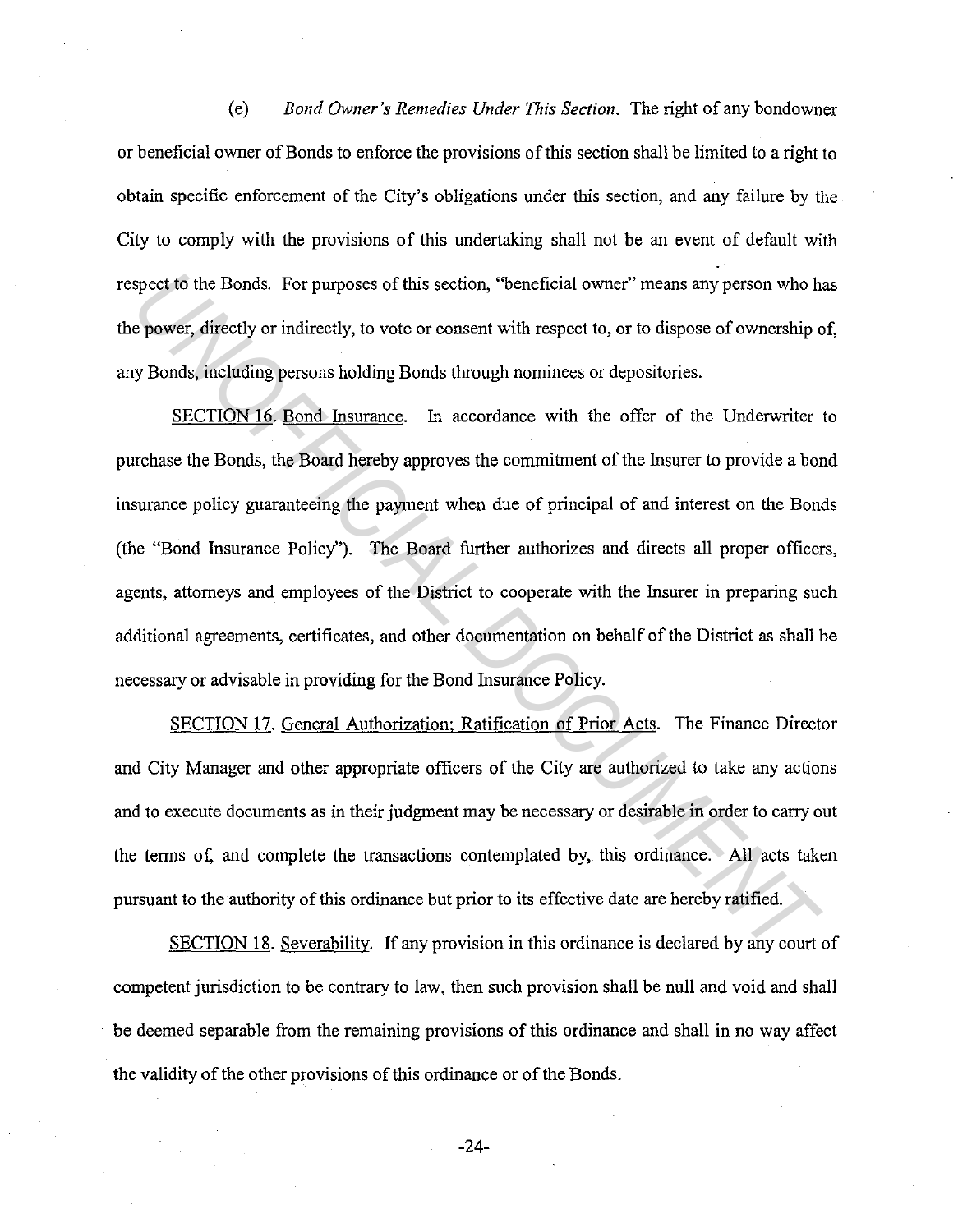SECTION 19. Effective Date. This ordinance shall be effective five days after its passage and publication as provided by law.

PASSED by the City Council of the City of University Place, Washington, this 25th day of June, 2001.

> CITY OF UNIVERSITY PLACE, WASHINGTON

Mayor

ATTEST:

 $\mathcal{L}$ / <u>- ATA, MA</u> City Clerk . I *•/* 

APPROVED AS TO FORM:

Preston Gates & Ellis LLP

FILED WITH THE CITY CLERK: PASSED BY THE CITY COUNCIL: PUBLISHED:  $\omega/\mathcal{I}$ EFFECTIVE DATE:  $\frac{1}{2}$  / *2* / *0* /  $U$   $\ge$   $/c$  /  $10/25/61$ WASHINGTON<br>
TTEST:<br>
THEST:<br>
CONFICIAL DOCUMENT<br>
PROVED AS TO FORM:<br>
PROVED AS TO FORM:<br>
PROVED AS TO FORM:<br>
PROVED AS TO FORM:<br>
USED WITH THE CITY COUNCIL:<br>
USED BY THE CITY COUNCIL:<br>
USED BY THE CITY COUNCIL:<br>
USED BY THE

ORDINANCE NO.: 318